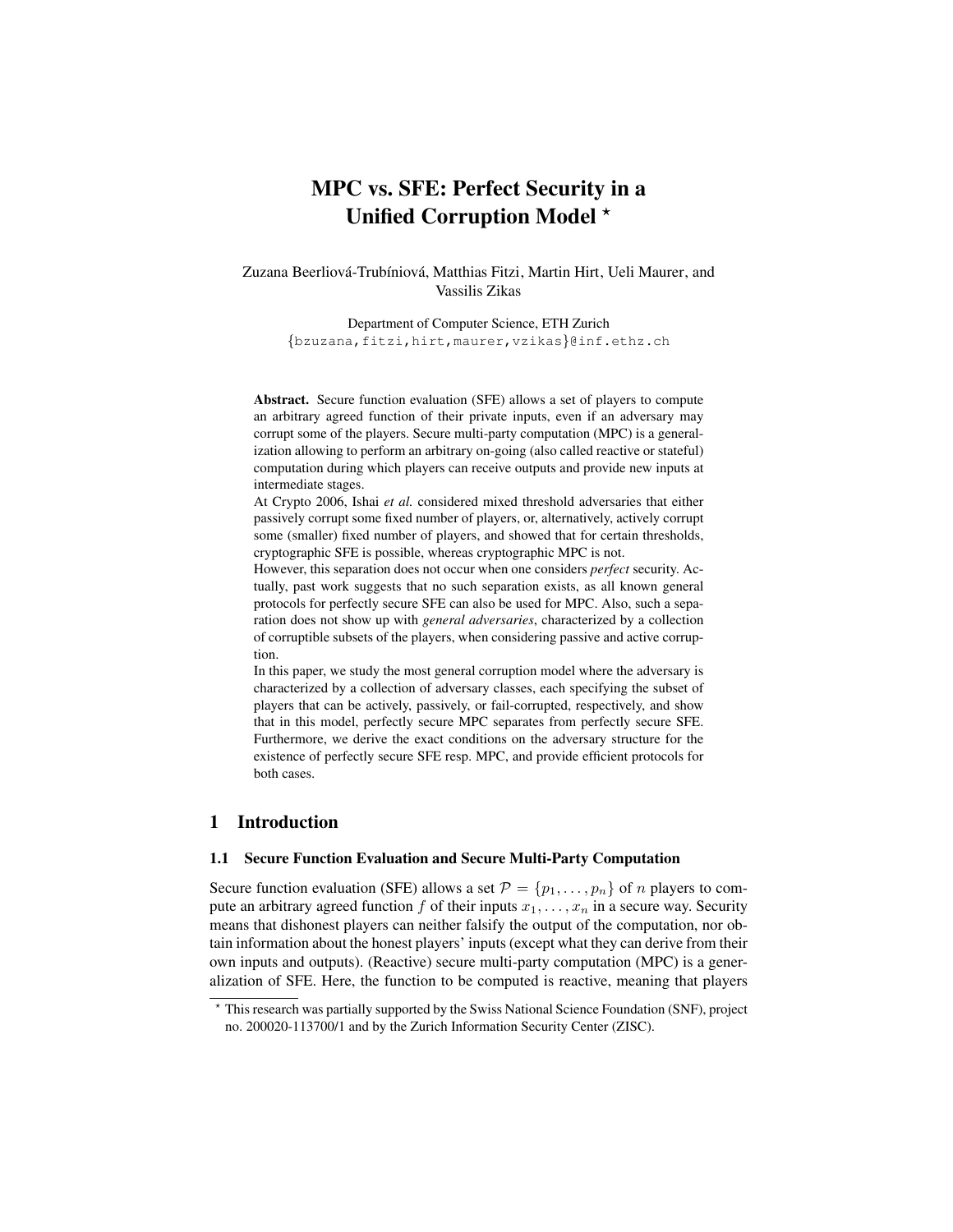can give inputs and get outputs several times during the course of the computation, and every output can depend on all inputs given so far.

A bit more formally, SFE and MPC can be best described by considering a hypothetical trusted party which performs the specified task on behalf of the players. In SFE, the trusted party is non-reactive: it takes inputs from the players, evaluates the function, and announces the outputs (and disappears). In MPC, the trusted party is reactive: it continuously interacts with the players, taking inputs and sending outputs. It maintains an internal state which is updated with every input, and every output is computed based on this state. The goal of SFE and MPC is to *simulate* this trusted party among the set  $P$  of players. The potential dishonesty of players is modeled by a central adversary corrupting players, where players can be actively corrupted (the adversary takes full control over them), passively corrupted (the adversary can read their internal state), or fail-corrupted (the adversary can make them crash at any suitable time). A crashed player stops sending any messages, but the adversary cannot read the internal state of the player (unless he is actively or passively corrupted at the same time).

Typical examples of SFE include e-voting, i.e., the computation of the sum of the players' secret votes, or the double-agent problem, i.e., the identification of identical entries in several confidential databases. An example of MPC is the simulation of a fair stock market, where inputs (e.g. new trading orders) are given and outputs (e.g. current stock prices) are provided while the computation proceeds.

SFE (and MPC) was introduced by Yao [Yao82]. The first general solutions were given by Goldreich, Micali, and Wigderson [GMW87]; these protocols are secure under some intractability assumptions. Later solutions [BGW88,CCD88,RB89,Bea91b] provide information-theoretic security.

#### 1.2 Summary of Known Results

In the seminal papers solving the general SFE and MPC problems, the adversary is specified by a single corruption type (active or passive) and a threshold t on the tolerated number of corrupted players. Goldreich, Micali, and Wigderson [GMW87] proved that, based on cryptographic intractability assumptions, general secure MPC is possible if and only if  $t < n/2$  players are actively corrupted, or, alternatively, if and only if  $t < n$  players are passively corrupted. In the information-theoretic model, Ben-Or, Goldwasser, and Wigderson [BGW88] and independently Chaum, Crépeau, and Damgård [CCD88] proved that unconditional security is possible if and only if  $t < n/3$ for active corruption, and for passive corruption if and only if  $t < n/2$ .

These results were unified and extended by fail-corruption in [FHM98] by proving that perfectly secure MPC is achievable if and only if  $3t_a + 2t_p + t_f < n$ , where  $t_a, t_p$ , and  $t_f$  denote the upper bounds on the number of actively, passively, and fail-corrupted players, respectively.

Another line of generalization is concerned with so-called general adversaries: Here, the adversary is not characterized by a threshold, but rather by an enumeration of the possible subsets of players that the adversary can corrupt.<sup>1</sup> In [HM97] (see

<sup>&</sup>lt;sup>1</sup> This allows to model non-symmetric settings where not every player's potential dishonesty is modeled in exactly the same way. Some coalitions of colluding players might be more likely than others, and some players might have a higher level of dishonesty than others.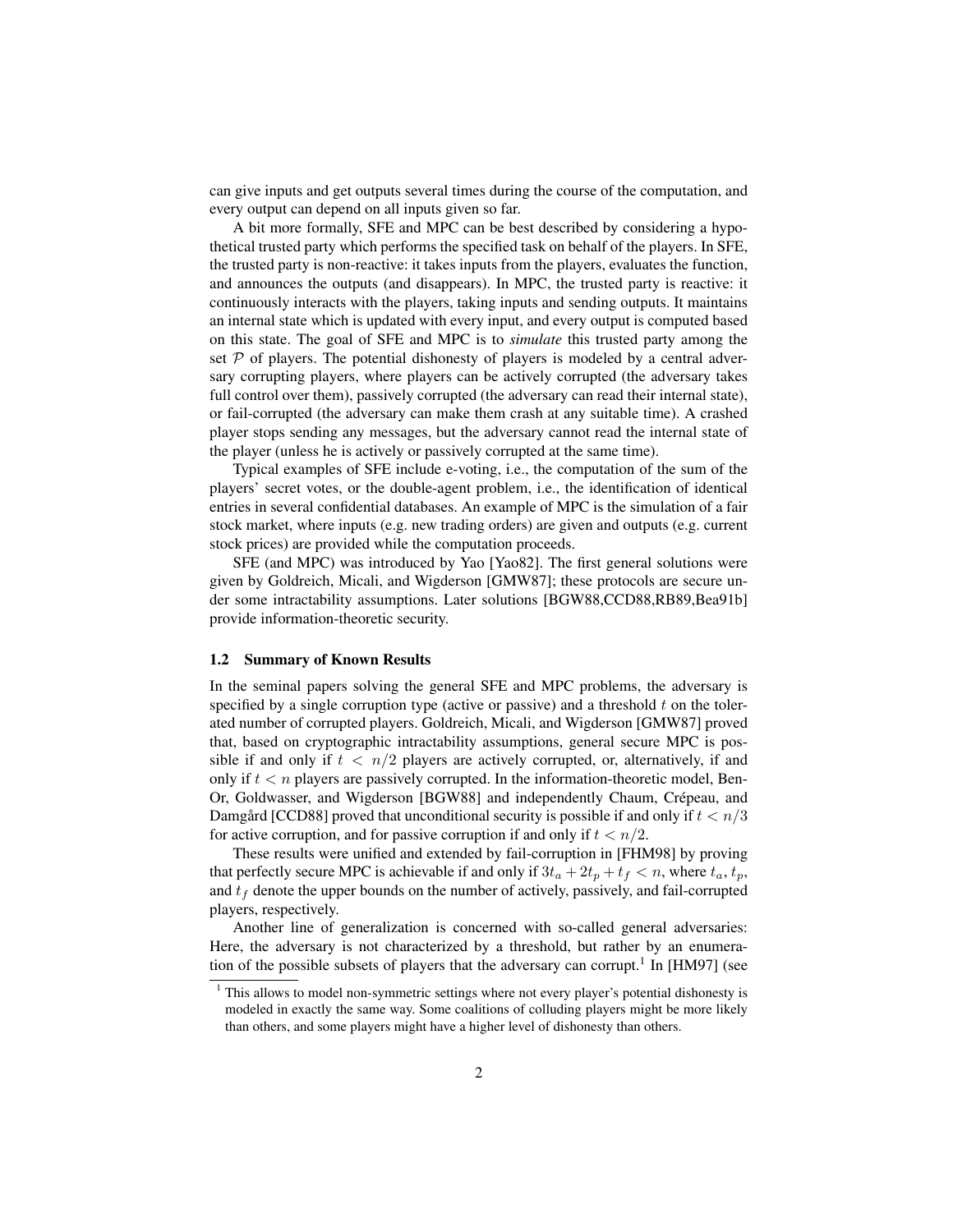also [HM00]) it was proved that perfect security is possible if and only if no two corruptible subsets cover the full players set (passive adversary), respectively no three corruptible subsets cover the full player set (active adversary). These results naturally generalize the threshold results of  $2t < n$ , respectively  $3t < n$ . These results were unified to a mixed general adversary in [FHM99], where the adversary is characterized by an enumeration of classes, each class consisting of an actively corruptible subset of players and of a passively corruptible subset of players. Fail-corruption was not considered. The bounds on the existence of perfectly secure MPC are a natural combination of the bounds in the threshold model.

A similar development of generalizations (from threshold to general adversaries) can be observed in the area of Byzantine agreement protocols [LSP82,DS82,LF82,MP91,GP92,FM98,AFM99].

Recently, Ishai *et al.* [IKLP06] considered a mixed model in which the adversary can either corrupt  $t_a$  players actively, or, *alternatively*,  $t_p$  players passively (in contrast to previous work [FHM98], where the adversary could corrupt  $t_a$  players actively, and, simultaneously,  $t_p$  players passively). They showed that for  $t_p < n$  and  $t_a < n/2$ cryptographically secure SFE is possible, whereas, for  $t_p = n - 1$  and  $t_a \ge 1$ , cryptographically secure (reactive) MPC is not possible.

#### 1.3 Contributions of this Paper

The original motivation for this paper was to determine the exact conditions for SFE and MPC in the natural and most general adversary model where all corruption types can occur. We characterize the adversary's corruption capability by an *adversary structure*  $\mathcal{Z} = \{(A_1, E_1, F_1), \ldots, (A_m, E_m, F_m)\}\$ , where  $A_k, E_k, F_k \subseteq \mathcal{P}$  and  $A_k \subseteq E_k$ and  $A_k \subseteq F_k$ . The adversary can (secretly) choose an arbitrary *adversary class*  $Z_k = (A_k, E_k, F_k) \in \mathcal{Z}$  and actively corrupt the players in  $A_k$ , passively corrupt the players in  $E_k$ , and fail-corrupt the players in  $F_k$ . In the technical sections of this paper, we present and prove exact conditions on the adversary structure to allow perfectly secure MPC and perfectly secure SFE. This unifies all previously considered models, where either not all three types of corruption were considered, or where the corruption capability was specified in terms of thresholds.

Interestingly, the conditions for SFE and MPC are different. This is surprising since all known results on perfectly secure protocols suggest no such separation. In fact, a first separating example was observed by Almann [Alt99]. In particular, when considering active, passive, and fail-corruption (but only *threshold* type), then no such separation has been observed [FHM98]. When considering general adversaries (with active and passive corruption, but *without fail-corruption*), no separation can be observed neither [FHM99]. However, in the combination of both these models, the separation shows up. This indicates that the most general adversary model considered here is both natural and appropriate, since all restricted models hide the fact that SFE and MPC separate.

We describe a simple example of an adversary structure which separates, i.e., for which SFE with perfect security is possible but MPC is not. Let  $\mathcal{P} = \{p_1, p_2, p_3, p_4\}$ and  $\mathcal{Z} = \{Z_1, Z_2, Z_3\}$ , where  $Z_1 = (\emptyset, \{p_1\}, \emptyset)$ ,  $Z_2 = (\{p_2\}, \{p_2\}, \{p_2, p_4\})$ , and  $Z_3 = (\{p_3\}, \{p_3\}, \{p_3, p_4\})$ . In other words, the adversary can either corrupt  $p_1$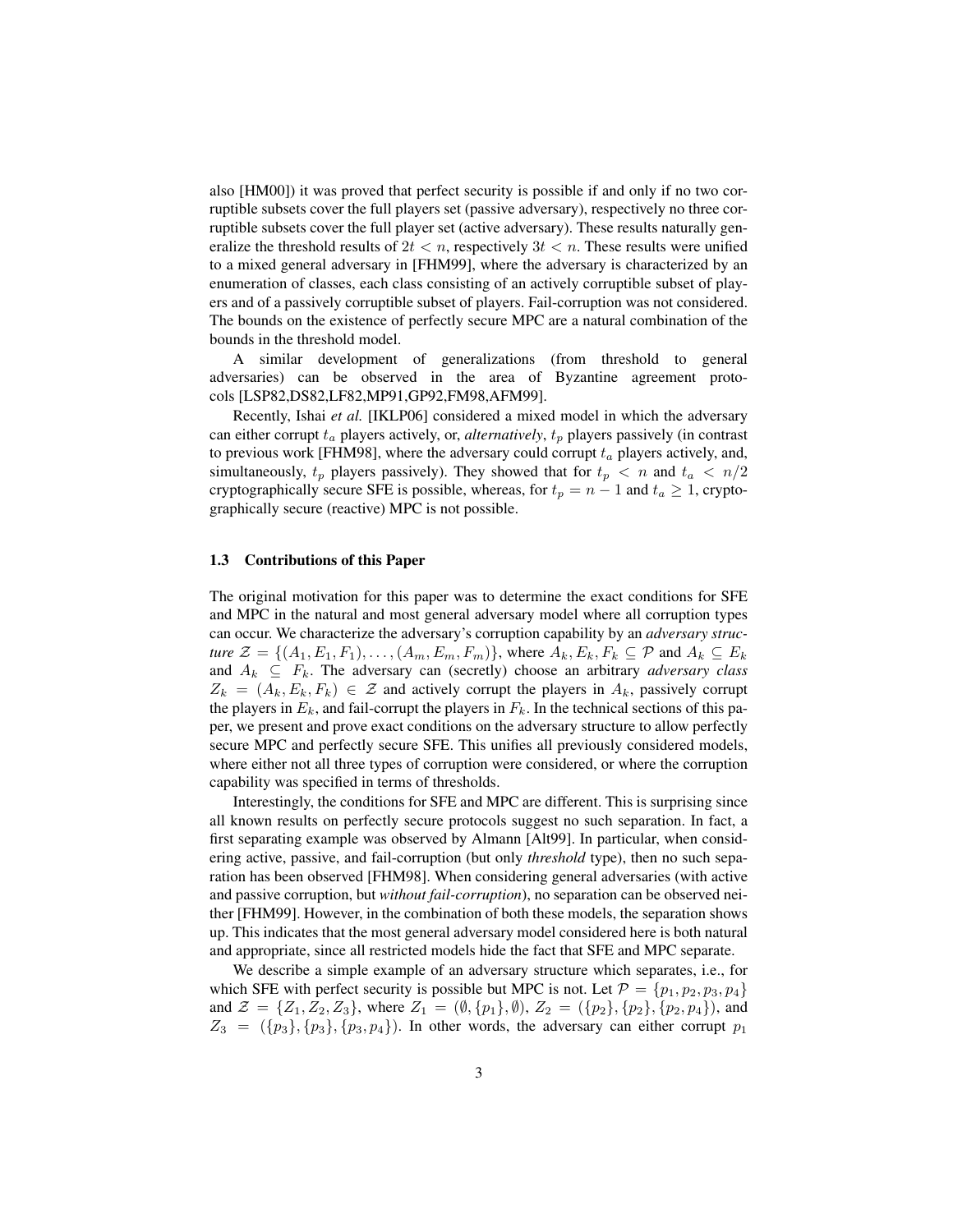passively, or corrupt  $p_2$  actively and fail-corrupt  $p_4$ , or corrupt  $p_3$  actively and failcorrupt  $p_4$ .<sup>2</sup>

A protocol for SFE works as follows: First use  $p_4$  as trusted party with the constraint that  $p_4$  sends the output of the function first to  $p_1$  and then to  $p_2$  and  $p_3$ . If  $p_4$  crashes, then restart the protocol using  $p_1$  as trusted party (the crashing of  $p_4$  guarantees that the adversary did not choose  $Z_1 \in \mathcal{Z}$  and hence that  $p_1$  is uncorrupted). If  $p_1$  has received the output from  $p_4$  before  $p_4$  crashed, then he forwards it to  $p_2$  and  $p_3$ , otherwise he evaluates the function on the inputs received by  $p_2$  and  $p_3$  and sends them the output. The security of this protocol is trivial to verify. The impossibility of MPC for this example follows from the observation that if some intermediate value  $v -$  part of the state of an MPC protocol — is not known to  $p_1$ , then there is no protocol that always reveals it to him. Indeed, if in such a protocol the adversary crashes  $p_4$  and forces  $p_2$  or  $p_3$  to send random messages whenever he is instructed to send something (she can do so by choosing  $Z_2$  or  $Z_3$ ), then with non-zero probability,  $p_1$  will not be able to decide whether  $p_2$  or  $p_3$  is misbehaving and will accept a value different than v, contradicting perfect security.

# 2 The Model

We consider the standard secure-channels model introduced in [BGW88,CCD88]: The players  $p_1, \ldots, p_n$  are connected by a complete network of bilateral synchronous secure channels. The computation is described as an arithmetic circuit over some finite field  $\mathbb{F}$ , consisting of addition (or linear) gates and multiplication gates.

The security of our protocols is information-theoretic without error probability, which is called *perfect* security and is the strongest possible security notion. A protocol is defined to be secure if it realizes a trusted functionality (computing the function  $f$ ), where the term "realize" is defined via the simulation paradigm [Can00,MR91,Bea91a,DM00,PW01] which, in a nutshell, guarantees that whatever the adversary can achieve in the real world where the protocol is executed, she could also achieve in the ideal setting with the trusted functionality.<sup>3</sup> This security notion implies in particular that the adversary cannot obtain any information about the players' inputs beyond what is implied by the outputs (secrecy), and that she cannot influence the outputs other than by choosing the inputs of the corrupted players (correctness).

The adversary's corruption capability is characterized by an adversary structure  $\mathcal{Z} = \{(A_1, E_1, F_1), \ldots, (A_m, E_m, F_m)\}\$  (for some m). The adversary chooses a triple in  $\mathcal Z$  non-adaptively,<sup>4</sup> i.e., before the beginning of the protocol; this triple is denoted as  $Z^* = (A^*, E^*, F^*)$  and is called the *actual adversary class* or simply the actual

<sup>&</sup>lt;sup>2</sup> Additionally,  $Z_4 = (\{p_4\}, \{p_4\}, \{p_4\})$  could be tolerated, but this would unnecessarily complicate the example.

<sup>&</sup>lt;sup>3</sup> While our protocols can be proven secure in any of these simulation-based frameworks, with perfect indistinguishability of the real and the ideal world, we will in this paper not give fullfledged simulation-based security proofs; this is consistent with the previous literature on secure SFE and MPC.

<sup>4</sup> In contrast, an *adaptive* adversary can corrupt more and more players during the protocol execution, subject only to the constraint that the corrupted sets are within one of the triples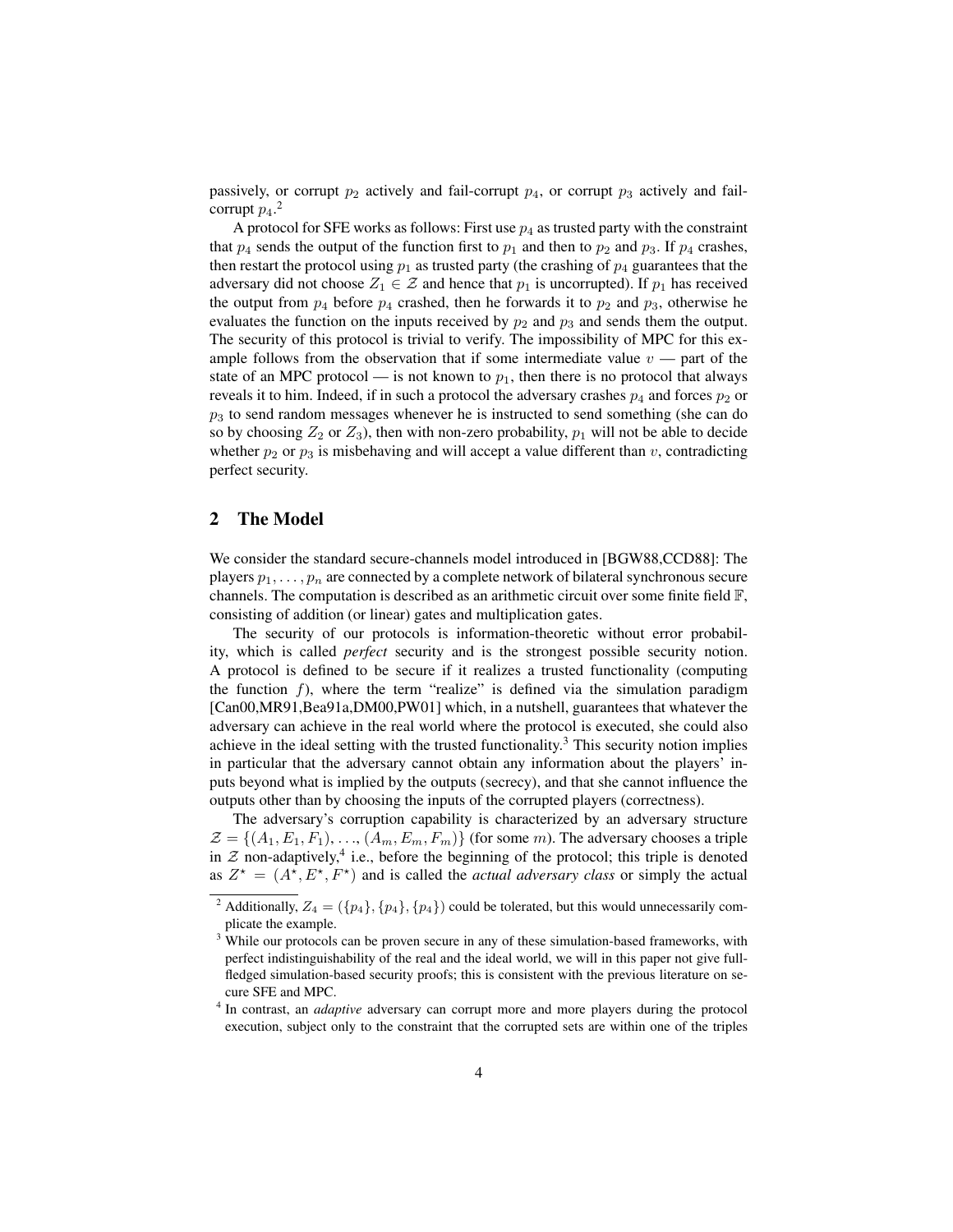adversary. The players in  $A^*$ ,  $E^*$ , and  $F^*$  are actively, passively, and fail-corrupted, respectively. Note that  $Z^*$  is not known to the honest players and appears only in the security analysis. A protocol is called Z*-secure* if it is secure against an adversary with corruption power characterized by Z.

For notational simplicity we assume that  $A \subseteq E$  and  $A \subseteq F$  for any  $(A, E, F) \in$  $Z$  (anyway, an actively corrupted player can behave as being passively or failcorrupted). Furthermore, as most constructions only need to consider the maximal classes of a structure, we define the maximal structure  $\overline{\mathcal{Z}} = \{(A, E, F) \in \mathcal{Z}$ :  $\mathcal{A}(A', E', F') \in \mathcal{Z}$  with  $(A, E, F) \neq (A', E', F')$  and  $A \subseteq A', E \subseteq E', F \subseteq F'$ .

To simplify the description, we adopt the following convention: Whenever a player does not receive a message (when expecting one), or receives a message outside of the expected range, then the special symbol  $\perp \notin \mathbb{F}$  is taken for this message. Note that after a player has crashed, he only sends  $\perp$ . If a player has followed the protocol instructions correctly up to a certain point, he is called *correct* at that point, independently of whether he is actually corrupted. A player who has deviated from the protocol (e.g., has crashed or has sent inconsistent messages) is called *incorrect*.

### 3 Tools (Sub-protocols)

In this section we present some protocols that are used as building blocks in the main sections. Several of these protocols are non-robust, i.e., they might abort when faults occur. In case of abortion, all (correct) players agree on a non-empty set  $B \subseteq \mathcal{P}$  of incorrect players; we say then that *the protocol aborts with* B.

#### 3.1 Broadcast and Consensus

A *broadcast protocol* allows a sender  $p$  with input value  $v$  to distribute  $v$  among a set  $\mathcal P$  of players, where it is guaranteed that all correct players in  $\mathcal P$  output the same value  $v'$  (consistency), and that  $v' = v$  when the sender is correct during the execution of the protocol (correctness). Similarly, a *consensus protocol* allows a set P of players, each holding an input value  $v_i$ , to reach agreement, such that every correct player in  $P$ outputs the same value  $v'$  (consistency), and that  $v' = v$  if all (correct) players hold as input  $v$  (correctness).

In [AFM99] a tight condition for the existence of perfectly-secure broadcast and consensus is given for the model with active and fail-corruption. Those protocols assume pairwise authenticated (but not necessarily private) channels, hence they remain secure even when the adversary is allowed to passively corrupt any number of players. Therefore these conditions immediately translate to our model:

Lemma 1. *In the secure channels model, perfectly* Z*-secure broadcast and consensus among a set*  $P$  *of players is possible if and only if*  $C_{BC}(P, \mathcal{Z})$  *holds, where* 

$$
C_{\rm BC}(\mathcal{P}, \mathcal{Z}) \Longleftrightarrow \begin{cases} \forall (A_1, E_1, F_1), (A_2, E_2, F_2), (A_3, E_3, F_3) \in \mathcal{Z} : \\ A_1 \cup A_2 \cup A_3 \cup (F_1 \cap F_2 \cap F_3) \neq \mathcal{P}. \end{cases}
$$

in  $Z$ . We do not consider the adaptive setting in this paper, but our results could be generalized to it.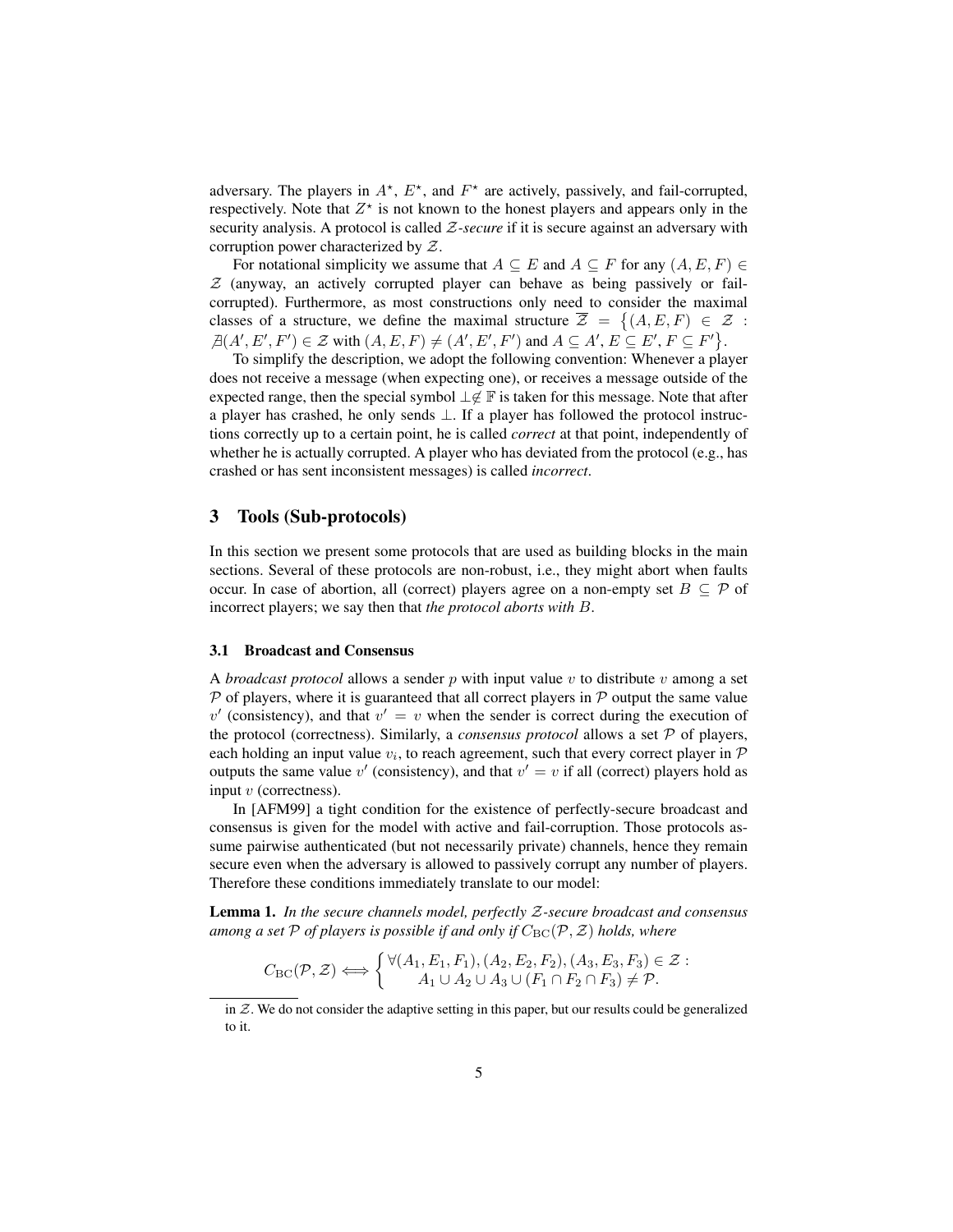We denote the broadcast and the consensus protocol of [AFM99] by Broadcast and Consensus, respectively.

### 3.2 Crash Detection

We present a protocol which allows the players in  $P$  to commonly detect whether a specific player  $p \in \mathcal{P}$  is alive or has crashed. Such a decision cannot be sharp, as an actively corrupted player can always behave as having crashed, i.e., not send any messages during the execution of the protocol. However, we require that correct players are always identified as "alive", and crashed players are always identified as "crashed".

Protocol  $CDP(\mathcal{P}, \mathcal{Z}, p)$ 

- 1. *p* sends a 1-bit to every  $p_i \in \mathcal{P}$ .
- 2. Every  $p_j \in \mathcal{P}$  sets  $b_j := 1$  if he received a 1-bit, and  $b_j := 0$  otherwise.
- 3. The players in  $P$  invoke Consensus on inputs  $b_1, \ldots, b_n$ .
- 4. Every  $p_j \in \mathcal{P}$  outputs "alive" when the output of the consensus protocol is 1, and "crashed" otherwise.

**Lemma 2.** If  $C_{\text{BC}}(\mathcal{P}, \mathcal{Z})$  *holds, then the protocol* CDP( $\mathcal{P}, \mathcal{Z}, p$ ) *has the following properties: Consistency: The (correct) players agree on the output. Correctness: If* p *is correct until the end of* CDP*, then every (correct) player outputs "alive" and if* p *has crashed* before *the invocation of* CDP*, then every (correct) player outputs "crashed".*<sup>5</sup>

*Proof.* Correctness: When p is correct, then every (correct)  $p_j \in \mathcal{P}$  sets  $b_j := 1$  and, by definition of consensus, all correct players decide on 1 and output "alive". When  $p$ has crashed before CDP is invoked, then every correct  $p_i \in \mathcal{P}$  sets  $b_i := 0$ , and hence all correct players output "crashed". Consistency: As the output is decided by using consensus, the output of all correct players is identical.  $\Box$ 

### 3.3 Strong Broadcast

Intuitively, a fail-corrupted player never sends a "wrong" message; in the worst case, he sends no message at all. This intuition does not apply to broadcast (according to the standard definition): When the sender of a broadcast protocol crashes, only consistency of the output is guaranteed. But the output value can be arbitrary.<sup>6</sup>

We lift the intuition that fail-corrupted players never send "wrong" messages to broadcast by introducing the notion of *strong broadcast*: A protocol with sender p, holding input  $v$ , achieves strong broadcast when it achieves broadcast and additionally ensures that the output is in  $\{v, \perp\}$  when the sender is not actively corrupted. We show how to construct a protocol for  $p$  to strongly broadcast  $v$ , given a protocol for broadcast (e.g., Broadcast) and CDP.

<sup>5</sup> Note that in any case the adversary learns the output of CDP.

<sup>&</sup>lt;sup>6</sup> In [AFM99], the output of broadcast can even be chosen by the adversary, when the sender crashes.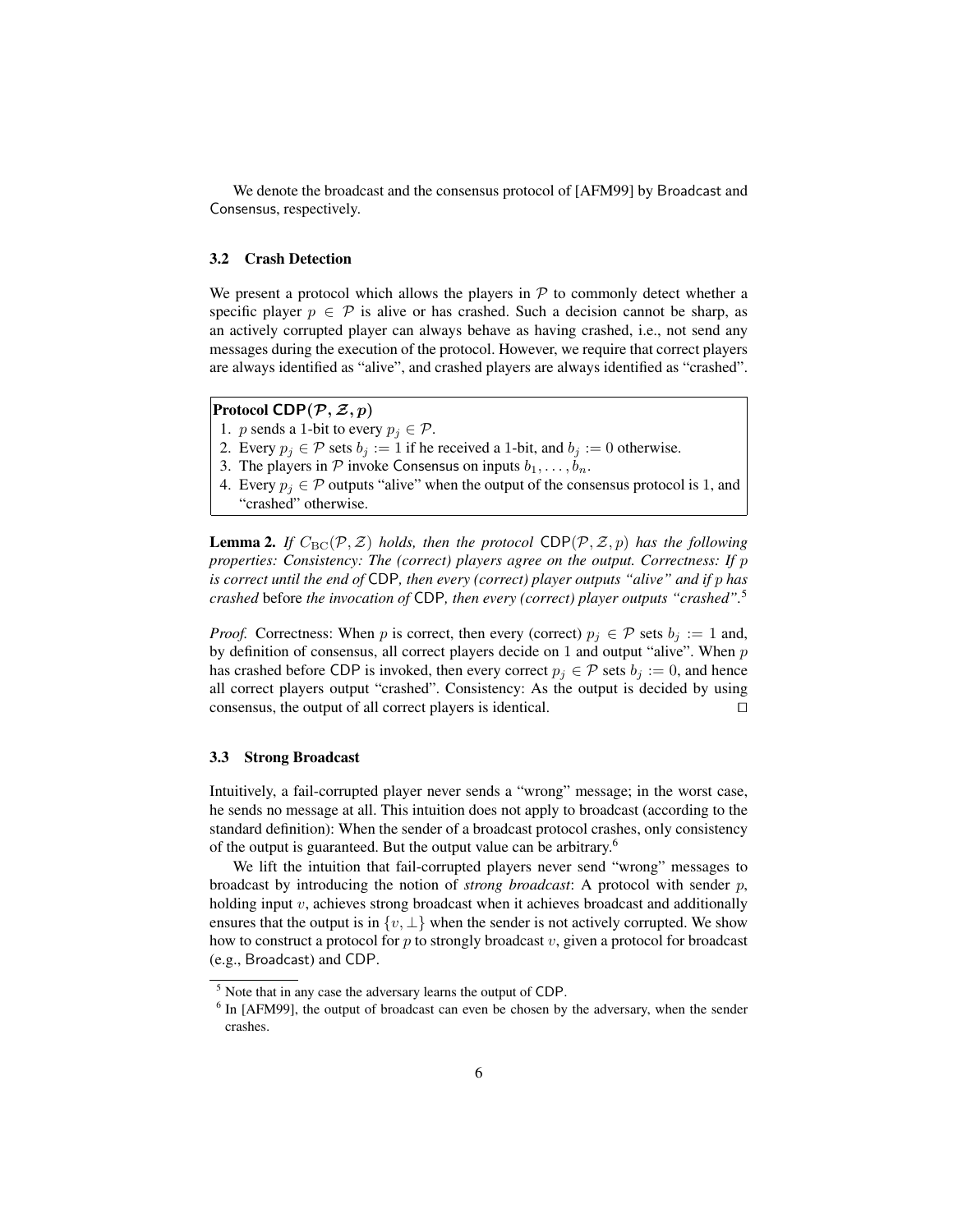Protocol StrongBroadcast $(\mathcal{P}, \mathcal{Z}, p, v)$ 

- 1. Invoke Broadcast to have p broadcast his input v. For each  $p_j \in \mathcal{P}$ , let  $v_j$  denote  $p_j$ 's output in Broadcast.
- 2. Invoke CDP to detect whether  $p$  is alive or has crashed.
- 3. Every  $p_j$  ∈  $P$  outputs  $v_j$  when p is alive, and ⊥ when p has crashed.

**Lemma 3.** *If*  $C_{\text{BC}}(\mathcal{P}, \mathcal{Z})$  *holds, then the protocol* StrongBroadcast( $\mathcal{P}, \mathcal{Z}, p, v$ ) *has the* following properties: Consistency: All (correct) players output the same value v'. Cor*rectness: If the sender*  $p$  *is correct, then*  $v' = v$ ; *if*  $p$  *crashed* before *the invocation of the protocol, then*  $v' = \bot$ *; if* p *crashes during the protocol, then*  $v' \in \{v, \bot\}$ *.* 

*Proof.* Consistency follows immediately from the consistency property of Broadcast and the consistency property of CDP. For correctness we consider 3 cases: (a) If the sender  $p$  is correct through the whole protocol, then the consistency property of Broadcast implies that for all correct  $p_i$ 's,  $v_i = v$  and the correctness property of CDP implies that all correct players will output "alive" in CDP, hence they will all output v in StrongBroadcast. (b) If p has already crashed *before* the invocation of StrongBroadcast, then this is detected in Step 2 (by CDP) and the protocol outputs  $\perp$ . (c) If p crashes during the protocol but is correct up to that point, then either this is detected in Step 2 and the protocol outputs  $\perp$ , or p is still alive at the beginning of Step 2 and has correctly broadcast his input  $v$ . Since, when  $p$  is not actively-corrupted one of the above 3 cases must hold, the output of StrongBroadcast for such a  $p$  is always in  $\{v, \perp\}$ .

#### 3.4 Secret Sharing

A secret-sharing scheme allows a player (called the dealer) to distribute a secret, in such a way that only qualified sets of players can reconstruct it. As secret-sharing scheme, we employ a sum sharing (i.e., the secret is split into summands that add up to the secret), folded with a replication sharing (i.e., every summand is given to a subset of the players): Such a sharing is characterized by a *sharing specification*  $S$ , which is a vector of subsets of the player set P. A value s is *shared* with respect to a sharing specification  $S = (S_1, \ldots, S_m)$ , when there exist summands  $s_1, \ldots, s_m$  with  $s =$  $\sum s_k$ , and  $s_k$  is given to every  $p_i \in S_k$ . For a player  $p_i \in \mathcal{P}$ , we consider the vector  $(s_{i_1}, \ldots, s_{i_\ell})$  of summands held by  $p_i$  to be  $p_i$ 's *share* of *s*, denoted as  $\langle s \rangle_i$ . The vector of all shares, denoted as  $\langle s \rangle = (\langle s \rangle_1, \langle s \rangle_2, \dots, \langle s \rangle_n)$ , is a *sharing* of s. We say that  $\langle s \rangle$  is a (consistent) sharing of s according to  $(\mathcal{P}, \mathcal{S})$ , if for each  $S_k \in \mathcal{S}$  all (correct) players in  $S_k$  have the same view on  $s_k$  and  $s = \sum_{k=1}^m s_k$ .

For an adversary structure  $Z$ , we say that a sharing specification  $S$  is  $Z$ -*private* if for any sharing  $\langle s \rangle$  according to S and for any adversary in Z, there exists a summand  $s_k$  which this adversary does not know. Formally, S is Z-private if  $\forall (A, E, F) \in$  $\mathcal{Z} \exists S \in \mathcal{S} : S \cap E = \emptyset$ . For an adversary structure  $\mathcal{Z}$  with maximal classes  $\overline{\mathcal{Z}} = \{ (\cdot, E_1, \cdot), \dots, (\cdot, E_m, \cdot) \},\$  we denote the natural  $\mathcal{Z}\text{-private sharing specification}$ by  $S_{\mathcal{Z}} = \bigl(\mathcal{P} \backslash E_1, \ldots, \mathcal{P} \backslash E_m \bigr).$ 

In the following, we describe the protocol Share which allows a dealer  $p$  to share a value s among the players in  $\mathcal P$  according to a sharing specification S. The protocol is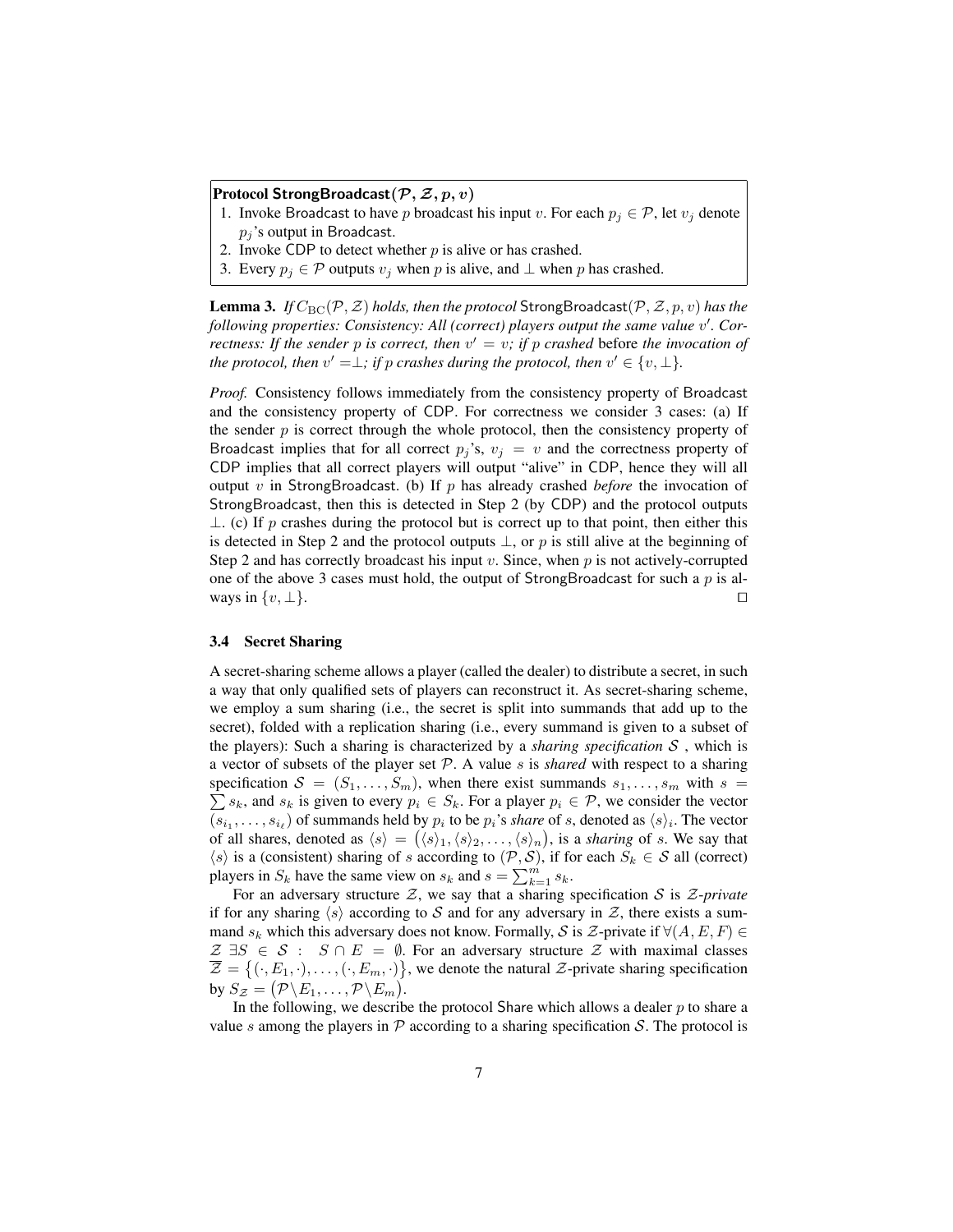a modification to tolerate fail-corruption of the sharing protocol from [Mau02]. It may abort when  $p$  is incorrect.

Protocol Share( $P$ ,  $Z$ ,  $S$ ,  $p$ ,  $s$ ) 1. Dealer p chooses the summands  $s_2, \ldots, s_{|S|}$  randomly and sets  $s_1 := s - \sum_{k=2}^{|\mathcal{S}|} s_k.$ 2. Execute the following steps for  $k = 1, \ldots, |\mathcal{S}|$ : (a) p sends  $s_k$  to every  $p_i \in S_k$ , who denotes the received value as  $s_k^{(i)}$  $\binom{[i]}{k}$  ( $\perp$  when no value is received). (b) Every  $p_i \in S_k$  sends  $s_k^{(i)}$  $k_k^{(i)}$  to every  $p_j \in S_k$ , who denotes the received value as  $s_k^{(i,j)}$  $\mathbf{R}^{(i,j)}$ . (c) For each  $p_i \in S_k$  StrongBroadcast is invoked to have  $p_i$  broadcast a complaint bit  $b_{k,j}$ , where  $b_{k,j} = 1$  when  $s_k^{(j)} = \perp$  or  $s_k^{(i,j)} \notin \{s_k^{(j)}\}$  $\{u^{(j)}_k, \perp\}$  for some i, and  $b_{k,j} = 0$  otherwise. (d) If a complaint was reported (i.e.,  $b_{k,j} = 1$  for some j), then StrongBroadcast is invoked to have p broadcast  $s_k$ , and every  $p_j \in S_k$  sets  $s_k^{(j)}$  $\binom{J}{k}$  to the broadcasted value. 3. If p broadcasts  $\perp$  in Step 2d, then Share aborts with  $B = \{p\}.$ 

**Lemma 4.** *If*  $C_{BC}(\mathcal{P}, \mathcal{Z})$  *holds and* S *is a*  $\mathcal{Z}$ -private sharing specification, then the *protocol* Share (P, Z, S, p, s) *has the following properties. Correctness:* Share *either outputs a consistent sharing of some s', where*  $s' = s$  *unless the dealer is actively corrupted, or it aborts with*  $B = \{p\}$ *; it does not abort if* p *is correct. Secrecy: No* 

*information on* s *leaks to the adversary.*

*Proof.* Correctness: The consistency of the sharing is guaranteed because correct players either hold the same value for a common summand, or they complain and get a consistent value for the summand by strong broadcast. Because all sent and broadcasted summands are  $s_k$  such that  $s = \sum s_k$  it is clear that the shared value is s when the dealer is correct. Lastly, the protocol only aborts when the dealer is incorrect in an invocation of StrongBroadcast. Secrecy: Because S is  $\mathcal{Z}$ -private we know that the summands of corrupted players do not reveal information on s. On the other hand, the dealer only broadcasts summands for which a complaint is broadcast, i.e., two players (claim to) have different values for that summand. This only happens when the dealer or one of the disputing players is actively corrupted, or when the dealer has crashed. In the first case, the adversary is entitled to know the summand, and in the second case, the summand will not be broadcasted (the dealer has crashed).  $\Box$ 

Reconstructing a shared value towards a player is straight-forward: All players send the summands they know (i.e., their share) to the output player, who tries to find the correct value for each summand and computes the secret as the sum of the summands. However, finding the correct value of a summand is not always possible when corrupted players send wrong values or no value to the output player. So we need an extra condition on the adversary structure to ensure that the output player can always decide on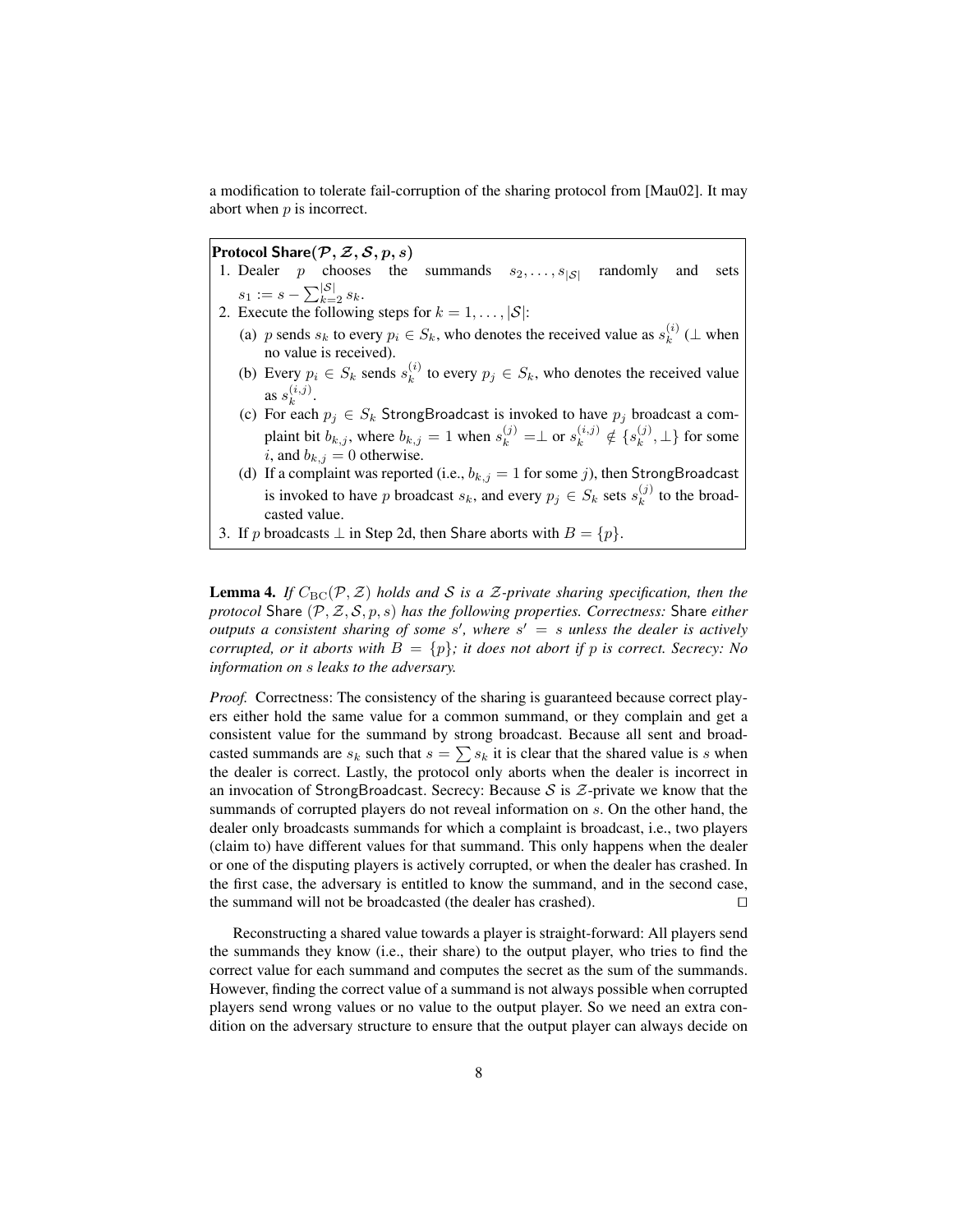the value of every summand. We can slightly relax this condition when a sharing is reconstructed publicly (rather than towards a dedicated output player): In this case, the players can decide, depending on the published values, whether a summand is uniquely defined or not, and if not, agree on a set  $B \subseteq \mathcal{P}$  of incorrect players.

In the sequel, we present the protocols Announce and Reconstruct to announce a summand, respectively reconstruct a sharing, towards a dedicated player, and the protocols PublicAnnounce and PublicReconstruct to announce a summand, respectively to reconstruct a sharing, towards all players. The latter protocols are non-robust; they might abort with a non-empty set  $B \subseteq \mathcal{P}$  of incorrect players. The abortion of the protocol PublicAnnounce will allow to derive information on the actual adversary class, which will be helpful in the output protocol of SFE.

Protocol Announce $(\mathcal{P}, \mathcal{Z}, S_k, s_k, p)$ 

- 1. Every  $p_i \in S_k$  sends  $s_k$  to p, who denotes the received value as  $s_k^{(i)}$  $k^{(i)}$  ( $\perp$  when no value is received).
- 2. Let  $V \subseteq \mathbb{F}$  denote the set of values v that are "explainable" with some adversary in Z, i.e., for which there is an adversary class  $(A, E, F) \in \mathcal{Z}$ , such that  $\{p_i \in$  $S_k : s_k^{(i)} = \perp$   $\} \subseteq F$  and  $\{p_i \in S_k : s_k^{(i)} \notin \{v, \perp\} \} \subseteq A$ . 3. *p* sets  $s_k$  to be the smallest element in  $V$ .

**Lemma 5.** *If*  $\forall (A_1, E_1, F_1), (A_2, E_2, F_2) \in \mathcal{Z}: S_k \not\subseteq A_1 \cup A_2 \cup (F_1 \cap F_2)$ *, then the* 

*protocol* Announce *robustly announces*  $s_k$  *to*  $p$ *.* 

*Proof.* We have to prove that (i) the set V contains the correct summand  $s_k$  and (ii) the set V contains no other values. (i) Observe that the summands  $s_k^{(i)}$  $k^{(i)}$  received by p satisfy that  $\{p_i \in S_k : s_k^{(i)} = \perp\} \subseteq F^{\star}$  and  $\{p_i \in S_k : s_k^{(i)} \notin \{s_k, \perp\}\} \subseteq A^{\star}$ , where  $(A^*, E^*, F^*)$  denotes the actual adversary class. As  $(A^*, E^*, F^*) \in \mathcal{Z}$ , it follows that  $s_k \in V$ . (ii) Consider any value  $v \in V$ . There exists an adversary class  $(A, E, F) \in \mathcal{Z}$ such that  $\{p_i \in S_k : s_k^{(i)} = \perp\} \subseteq F$  and  $\{p_i \in S_k : s_k^{(i)} \notin \{v, \perp\}\} \subseteq A$ . By assumption we know that  $\hat{S}_k \nsubseteq A \cup A^{\star} \cup (F \cap F^{\star})$ , hence there exists a player  $p_i \in S_k$ with  $s_k^{(i)}$  $k_k^{(i)} \neq \perp$ ,  $p_i \notin A$  and  $p_i \notin A^*$ . This implies that  $v = s_k^{(i)} = s_k$ .

Protocol Reconstruct $(\mathcal{P}, \mathcal{Z}, \mathcal{S}, \langle s \rangle, p)$ 1. For every  $S_k \in \mathcal{S}$ , Announce is invoked to have the correct summand  $s_k$  announced towards p. 2. *p* computes  $s := \sum_{k=1}^{|S|} s_k$  and outputs *s*.

**Lemma 6.** *If*  $\forall k = 1, ..., |\mathcal{S}|$ ,  $\forall (A_1, E_1, F_1), (A_2, E_2, F_2) \in \mathcal{Z}: S_k \nsubseteq A_1 \cup A_2 \cup$  $(F_1 \cap F_2)$ *, then the protocol* Reconstruct *robustly reconstructs s towards p*.

The proof follows immediately from Lemma 5.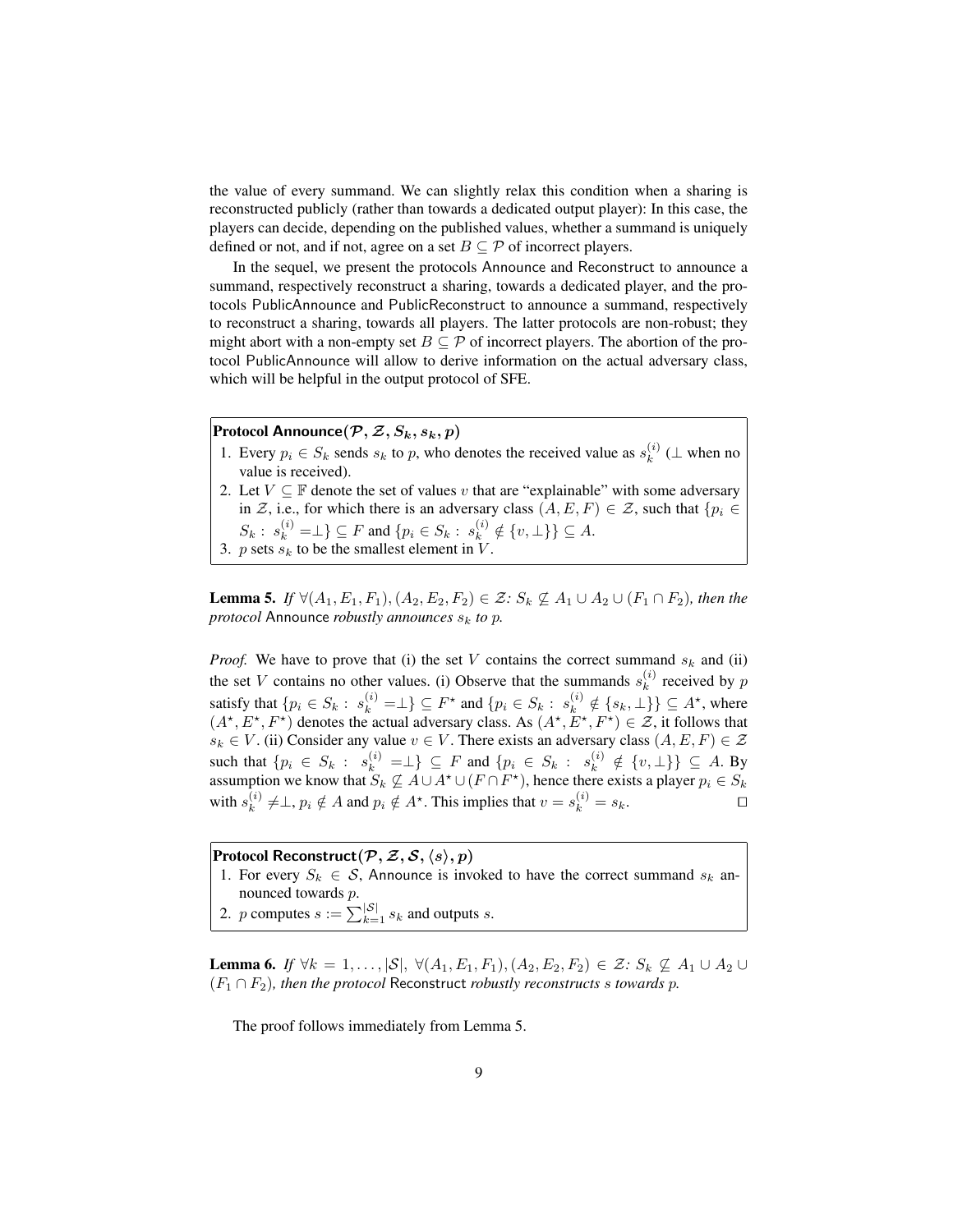Protocol PublicAnnounce $(\mathcal{P}, \mathcal{Z}, S_k, s_k)$ 

- 1. Every  $p_i \in S_k$  publishes his value for  $s_k$  (denoted as  $s_k^{(i)}$ )  $\binom{u}{k}$ ) using StrongBroadcast.
- 2. Every  $p_i \in \mathcal{P}$ : determine the set  $V \subseteq \mathbb{F}$  of values that are "explainable" with some adversary in  $Z$  (see protocol Announce).
- 3. Every  $p_i \in \mathcal{P}$ : output  $s_k \in V$  if  $|V| = 1$ , otherwise abort with  $B = \{p_i \subseteq S_k : S \in V : S \in V \}$  $s_k^{(i)} = \perp$  }.

**Lemma 7.** *If*  $C_{BC}(\mathcal{P}, \mathcal{Z})$  *holds and*  $\forall (A_1, \cdot, \cdot), (A_2, \cdot, \cdot) \in \mathcal{Z}$ :  $S_k \not\subseteq A_1 \cup A_2$ , then *the protocol* PublicAnnounce *either publicly announces*  $s_k$ , or aborts with a non-empty *set*  $B \subseteq P$  *of incorrect players. When it aborts, then there exists an adversary class*  $(A, E, F) \in \mathcal{Z}$  *such that*  $S_k \subseteq A^* \cup A \cup (F^* \cap F)$ *.* 

*Proof.* As V contains at least the correct summand  $s_k$  (see proof of Lemma 5), it is clear that PublicAnnounce either outputs  $s_k$  or aborts. It remains to be shown that when it aborts with B, then  $|B| > 0$  and there exists an adversary class  $(A, E, F) \in \mathcal{Z}$  such that  $S_k \subseteq A^* \cup A \cup (F^* \cap F)$ . Note that  $s_k \in V$ , hence PublicAnnounce aborts only when there exists a value  $v \neq s_k$  with  $v \in V$ . This implies that there is an adversary class  $(A, E, F) \in \mathcal{Z}$  with  $\{p_i \in S_k : s_k^{(i)} = \perp\} \subseteq F$  and  $\{p_i \in S_k : s_k^{(i)} \notin \{v, \perp\}\} \subseteq A$ . Because  $v \neq s_k$ , we need  $\{p_i \in S_k : s_k^{(i)}\}$  $\{e^{(i)}\neq \perp\} \subseteq A \cup A^*$ , which implies that  $S_k \subseteq A^* \cup A \cup (F^* \cap F)$ . Furthermore, B must be non-empty, because otherwise  $S_k \subseteq (A^* \cup A)$  would hold, contradicting the assumption in the lemma.

Protocol PublicReconstruct $(\mathcal{P}, \mathcal{Z}, \mathcal{S}, \langle s \rangle)$ 

- 1. For every  $S_k \in \mathcal{S}$ , PublicAnnounce is invoked to have the correct summand  $s_k$  announced. If an invocation of PublicAnnounce aborts with B, then also PublicReconstruct aborts with B.
- 2. Every  $p_j \in \mathcal{P}$  computes  $s := \sum_{k=1}^{|\mathcal{S}|} s_k$  and outputs s.

**Lemma 8.** *If*  $C_{BC}(\mathcal{P}, \mathcal{Z})$  *holds and*  $\forall k = 1, \ldots, |\mathcal{S}|$ ,  $\forall (A_1, \cdot, \cdot), (A_2, \cdot, \cdot) \in \mathcal{Z}$ :  $S_k \not\subseteq$ A<sup>1</sup> ∪ A2*, then the protocol* PublicReconstruct *either publicly reconstructs* s*, or aborts with a non-empty set* B *of incorrect players.*

The proof follows immediately from Lemma 7.

#### 3.5 Multiplication

We present a protocol for securely computing a sharing of the product of two shared values. The protocol is a variation of the multiplication protocol of [Mau02], capturing fail-corruptions. The multiplication protocol may abort when faults occur, with outputting a set  $B \subset \mathcal{P}$  of incorrect players.

The idea of the protocol is the following: As s and t are shared according to  $S$ , we can use the summands  $s_1, \ldots, s_{|\mathcal{S}|}$  and  $t_1, \ldots, t_{|\mathcal{S}|}$  to compute the product st as  $st := \sum_{k,\ell=1}^{|S|} s_k t_{\ell}$ . To do so, each term  $x_{k,\ell} = s_k t_{\ell}$  of this sum is shared by every player knowing both  $s_k$  and  $t_\ell$ . Then the players perform consistency checks on the shared summands and compute the sum of the shared terms  $x_{k,\ell}$ , which results in a sharing of st.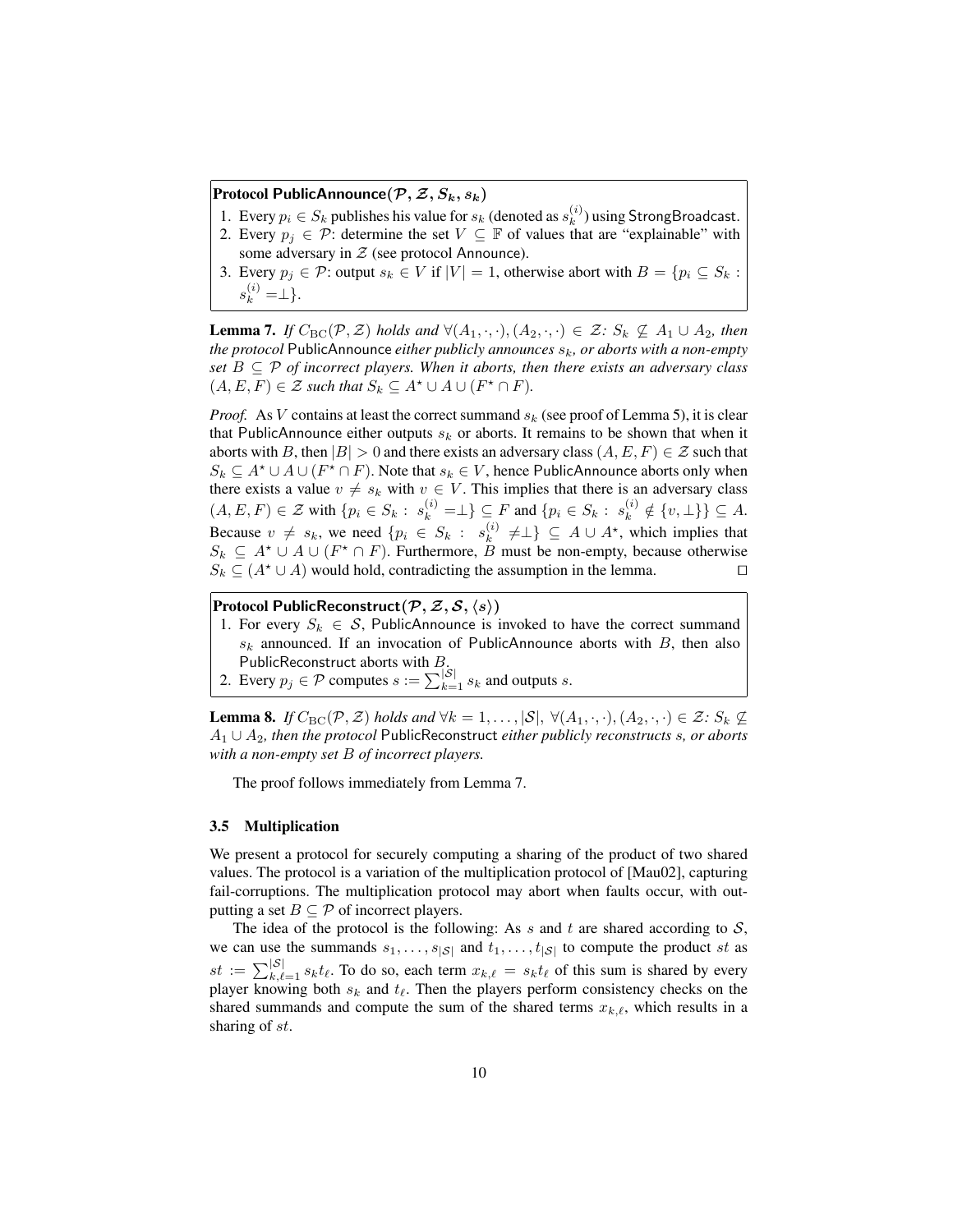Protocol Mult $(\mathcal{P}, \mathcal{Z}, \mathcal{S}, \langle s \rangle, \langle t \rangle)$ 

- 1. For every  $(S_k, S_\ell) \in S \times S$ , the following steps are executed:
- (a) Every  $p_i \in (S_k \cap S_\ell)$  computes the products  $x_{k,\ell} := s_k t_\ell$  and invokes Share $(\mathcal{P}, \mathcal{Z}, \mathcal{S}, p_i, x_{k,\ell})$ ; denote the resulting sharing as  $\langle x_{k,\ell}^{(i)} \rangle$ .
	- (b) Let  $p_i$  denote the player with the smallest index in  $(S_k \cap S_\ell)$ . For every  $p_j \in (S_k \cap S_\ell)$ , the difference  $\langle x_{k,\ell}^{(j)} \rangle - \langle x_{k,\ell}^{(i)} \rangle$  is computed and, by invoking PublicReconstruct, reconstructed.
- (c) If all differences are 0, then the sharing  $\langle x_{k,\ell}^{(i)} \rangle$  of  $p_i$  is adopted as sharing of  $x_{k,\ell}$ , i.e.,  $\langle x_{k,\ell} \rangle := \langle x_{k,\ell}^{(i)} \rangle$ . Otherwise (i.e., some difference is non-zero), PublicAnnounce is invoked to have both  $s_k$  and  $t_\ell$  announced, and a default sharing  $\langle x_{k,\ell} \rangle$  of  $x_{k,\ell} = s_k t_\ell$  is created (e.g., the first summand is set to  $x_{k,\ell}$ and the other summands are set to 0).
- 2. Each player in  $P$  (locally) computes his share of the product st as the sum of his shares of all terms  $x_{k,\ell}$ .
- 3. If any of the invoked sub-protocols aborts with B, then also Mult aborts with B.

**Lemma 9.** Assume that S is a Z-private sharing specification,  $\langle s \rangle$  and  $\langle t \rangle$  are consis*tent sharings according to S,*  $C_{BC}(\mathcal{P}, \mathcal{Z})$  *holds, and the following two conditions hold:*  $\forall S_k, S_\ell \in \mathcal{S}, \forall (A, \cdot, \cdot) \in \mathcal{Z} : S_k \cap S_\ell \not\subseteq A$  and  $\forall S_k \in \mathcal{S}, \forall (A_1, \cdot, \cdot), (A_2, \cdot, \cdot) \in \mathcal{Z}$ :  $S_k \nsubseteq A_1 \cup A_2$ . Then the protocol Mult $(\mathcal{P}, \mathcal{Z}, \mathcal{S}, \langle s \rangle, \langle t \rangle)$  has the following properties. *Correctness: It either outputs a sharing of* st *according to* (P, S) *or it aborts with a non-empty set* B ⊆ P *of incorrect players. Secrecy: No information on the inputs (i.e., on*  $\langle s \rangle$  *and*  $\langle t \rangle$ *) leaks to the adversary.* 

*Proof.* Correctness: The conditions in the lemma are sufficient for all the invoked sub-protocols (Share, PublicReconstruct, PublicAnnounce). The condition  $\forall S_k, S_\ell \in$  $S, \forall (A, \cdot, \cdot) \in \mathcal{Z}: S_k \cap S_k \not\subseteq A$  ensures that every  $x_{k,\ell}$  is known to at least one player  $p_i$  who is not actively corrupted; hence if no invocation of Share aborts and all differences are zero, then the shared values are correct. Privacy: Due to the security of Share, the invocations of Share do not leak information to the adversary. Furthermore, PublicAnnounce is only invoked on summands  $s_k, t_\ell$  when two players in  $S_k \cap S_\ell$  contradict each other; at least one of these players is actively corrupted, hence the adversary already knows  $s_k, t_\ell$  before PublicAnnounce is invoked.

#### 3.6 Resharing

In the context of MPC, we will need to reshare shared values according to a different sharing specification. The key idea is to have every summand  $s_k$  in the original sharing being reshared according to the new sharing specification, and then distributively add the sharings of the summand, resulting in a new sharing of the original value.

In the following we describe the protocol Reshare $(\mathcal{P}, \mathcal{Z}, \mathcal{S}, \mathcal{S}', \langle s \rangle)$ .

**Lemma 10.** Assume that S' is a Z-private sharing specification,  $\langle s \rangle$  is a consistent *sharing according to S,*  $C_{BC}(P, \mathcal{Z})$  *holds, and for all*  $(A_1, \cdot, \cdot), (A_2, \cdot, \cdot) \in \mathcal{Z}$  *the following two conditions hold:*  $\forall S_k \in \mathcal{S} : S_k \not\subseteq A_1 \cup A_2$  and  $\forall S'_k \in \mathcal{S}' : S'_k \not\subseteq A_1 \cup A_2$ . Then the protocol Reshare $(\mathcal{P}, \mathcal{Z}, \mathcal{S}, \mathcal{S}', \langle s \rangle)$  *has the following properties. Correctness:*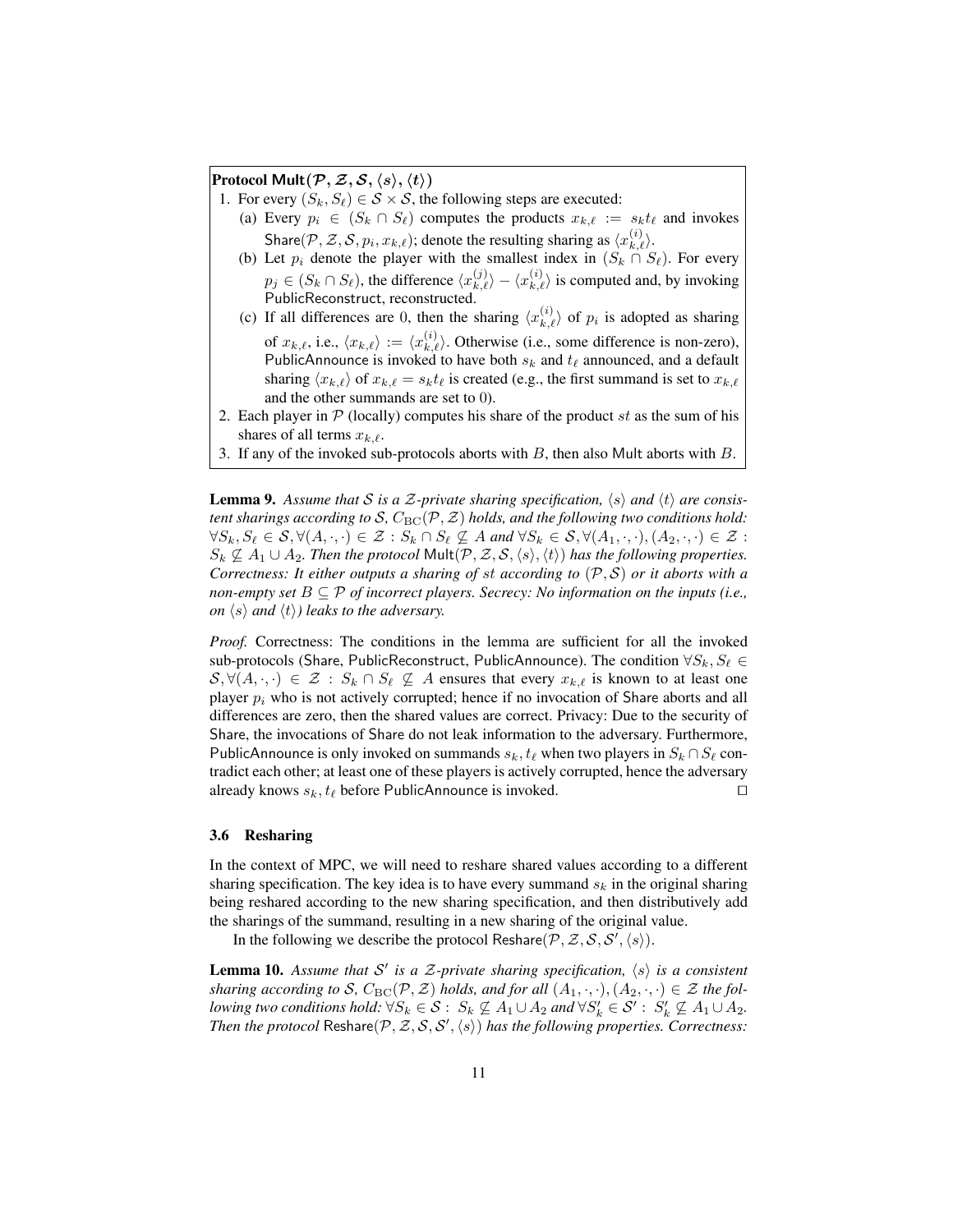Protocol Reshare $(\mathcal{P}, \mathcal{Z}, \mathcal{S}, \mathcal{S}', \langle s \rangle)$ 

- 1. For every  $S_k \in \mathcal{S}$ , the following steps are executed:
	- (a) Every  $p_i \in S_k$  invokes Share( $\mathcal{P}, \mathcal{Z}, \mathcal{S}', p_i, s_k$ ); denote the resulting sharing as  $\langle s_k^{(i)}\>$  $\binom{i}{k}.$
	- (b) Let  $p_i$  denote the player with the smallest index in  $S_k$ . For every  $p_j \in S_k$ , the difference  $\langle s_k^{(j)} \rangle$  $\genfrac{\langle}{\rangle}{0pt}{}{j}{k} - \genfrac{\langle}{\rangle}{0pt}{}{s^{(i)}_k}{k}$  $\binom{n}{k}$  is computed and, by invoking PublicReconstruct, reconstructed.
	- (c) If all differences are 0, then the sharing  $\langle s_k^{(i)} \rangle$  $\binom{v}{k}$  of  $p_i$  is adopted as sharing of  $s_k$ , i.e.,  $\langle s_k \rangle := \langle s_k^{(i)} \rangle$  $\binom{n}{k}$ . Otherwise (i.e., some difference is non-zero), PublicAnnounce is invoked to have  $s_k$  announced, and a default sharing  $\langle s_k \rangle$ of  $s_k$  according to  $S'$  is created.
- 2. Every  $p_i \in \mathcal{P}$  (locally) computes the sum of his shares of all summands  $s_k$ .
- 3. If any of the invoked sub-protocols aborts with B, then also Reshare aborts with  $B$ .

*It either outputs a sharing of* s *according to* (P, S 0 ) *or it aborts with a non-empty set*  $B \subseteq \mathcal{P}$  *of incorrect players. Secrecy: No information on the inputs (i.e., on*  $\langle s \rangle$ *) leaks to the adversary.*

*Proof.* Correctness: The conditions in the lemma are sufficient for all the invoked sub-protocols (Share, PublicReconstruct, PublicAnnounce). The condition  $\forall S_k \in$  $S, \forall (A_1, \cdot, \cdot), (A_2, \cdot, \cdot) \in \mathcal{Z}$ :  $S_k \not\subseteq A_1 \cup A_2$  implies that  $\forall S_k \in S, \forall (A, \cdot, \cdot) \in$  $\mathcal{Z}: S_k \not\subseteq A$ , which ensures that every  $s_k$  is known to at least one player  $p_i$  who is not actively corrupted; hence if no invocation of Share aborts and all differences are zero, then the shared values are correct. Privacy: Due to the security of Share, the invocations of Share do not leak information to the adversary. Furthermore, PublicAnnounce is only invoked on the summand  $s_k$  when two players in  $S_k$  contradict each other; at least one of these players is actively corrupted, hence the adversary already knows  $s_k$ **before PublicAnnounce is invoked.** utilized the set of the set of the set of the set of the set of the set of the set of the set of the set of the set of the set of the set of the set of the set of the set of the set of t

# 4 (Reactive) Multi-Party Computation

In this section we prove the necessary and sufficient condition on the adversary structure  $\mathcal Z$  for the existence of perfectly  $\mathcal Z$ -secure multi-party computation protocols. The sufficiency of the condition is proved by constructing an MPC protocol.

Theorem 1. *A set* P *of players can perfectly* Z*-securely compute any (reactive) computation when*  $C_{\text{MULT}}(\mathcal{P}, \mathcal{Z})$  *and*  $C_{\text{REC}}(\mathcal{P}, \mathcal{Z})$  *hold, where* 

$$
C_{\text{MULT}}(\mathcal{P}, \mathcal{Z}) \Longleftrightarrow \begin{cases} \forall (A_1, E_1, F_1), (A_2, E_2, F_2), (A_3, E_3, F_3) \in \mathcal{Z} : \\ E_1 \cup E_2 \cup A_3 \cup (F_1 \cap F_2 \cap F_3) \neq \mathcal{P} \end{cases}
$$

$$
C_{\text{REC}}(\mathcal{P}, \mathcal{Z}) \iff \begin{cases} \forall (A_1, E_1, F_1), (A_2, E_2, F_2), (A_3, E_3, F_3) \in \mathcal{Z} : \\ E_1 \cup A_2 \cup A_3 \cup (F_2 \cap F_3) \neq \mathcal{P} \end{cases}
$$

The condition  $C_{\text{MULT}}$  is needed for (non-robust) multiplication. The condition  $C_{\text{REC}}$  is needed for robust reconstruction.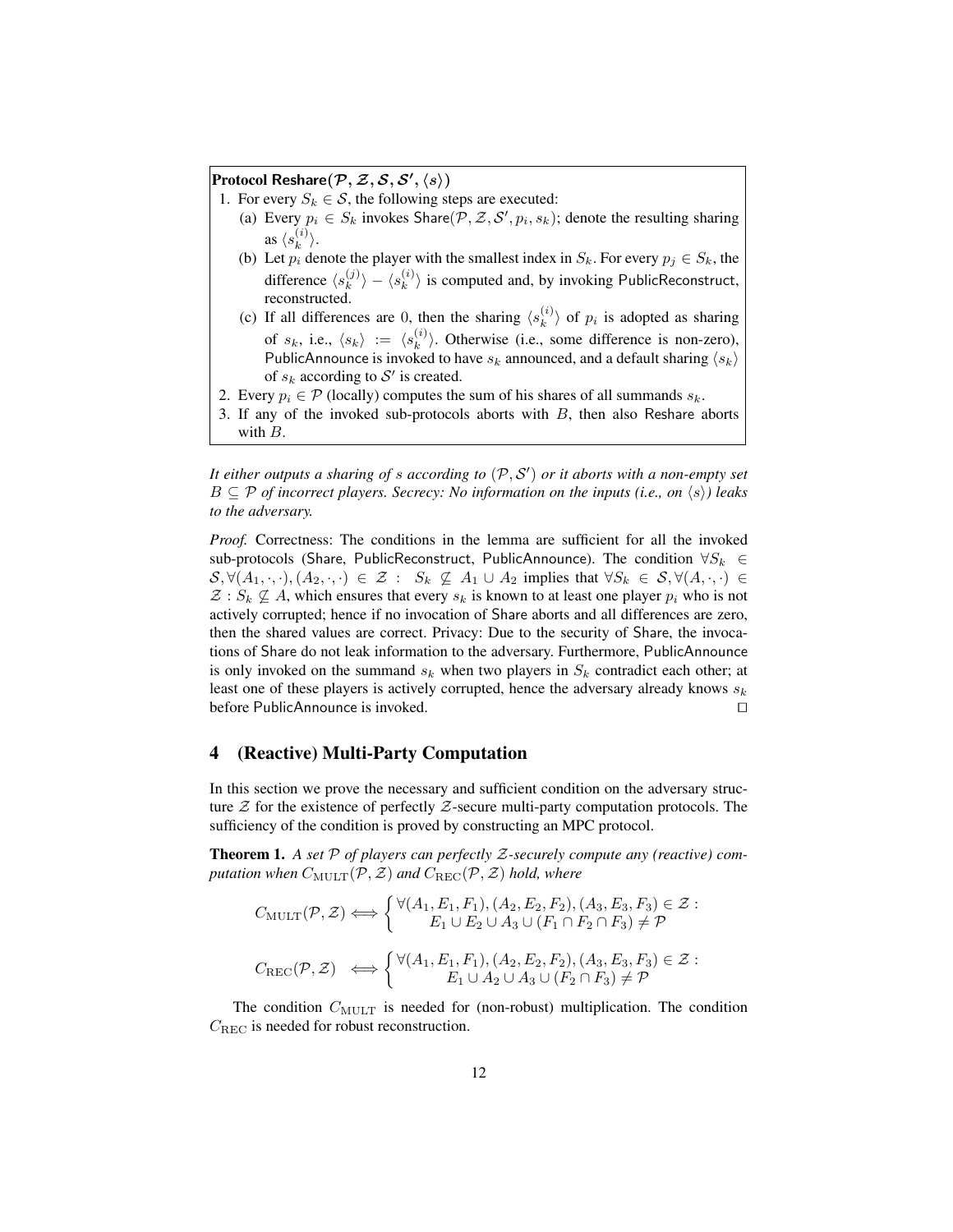#### 4.1 The MPC Protocol

The circuit  $C$  to be computed consists of input, addition, multiplication, and output gates.<sup>7</sup> The reactiveness of the computation is modeled by assigning to each gate a point in time when it should be evaluated.

The circuit is evaluated in a gate-by-gate fashion, where for input, multiplication, and output gates, the corresponding sub-protocol Share, Mult, and Reconstruct, respectively, is invoked. Due to the linearity of the sharing, addition (or linear) gates can be evaluated locally by the players.

The non-robustness of the used sub-protocols is addressed differently depending on the type of the gate: When in an input gate the input player does not share his input, the players just pick a default sharing of some pre-agreed default value. The reconstruction protocol of the output gate is robust under the necessary condition for MPC. The multiplication of shared values can abort (with a set  $B \subseteq \mathcal{P}$  of incorrect players). If this happens, the multiplication is retried in a smaller setting, namely with the player set  $\mathcal{P}' = \mathcal{P} \setminus B$  and the adversary structure  $\mathcal{Z}'$  which contains only those adversary classes which are compatible with the fact that the players in B are incorrect. More precisely, first both factors are re-shared to the new setting with  $\mathcal{P}'$  and  $\mathcal{Z}'$ , then the multiplication sub-protocol is invoked within this setting, and upon success, the resulting sharing of the product is re-shared to the original setting with  $P$  and  $Z$ . This process is repeated until the multiplication succeeds, and with each repetition, the active player set  $P'$  becomes smaller.

For the sake of clarity, we introduce two operators on adversary structures: For a set  $B \subseteq \mathcal{P}$ , we denote by  $\mathcal{Z}|_{B \subseteq F}$  the sub-structure of  $\mathcal Z$  that contains only adversaries who can fail-corrupt all the players in B, i.e.,  $\mathcal{Z}|^{B\subseteq F} = \{(A, E, F) \in \mathcal{Z} : B \subseteq F\}.$ Furthermore, for a set  $\mathcal{P}' \subseteq \mathcal{P}$ , we denote by  $\mathcal{Z}|_{\mathcal{P}'}$  the adversary structure with all classes in Z restricted to the player set  $\mathcal{P}',$  i.e.,  $\mathcal{Z}|_{\mathcal{P}'} = \{(A \cap \mathcal{P}', E \cap \mathcal{P}', F \cap \mathcal{P}')$ :  $(A, E, F) \in \mathcal{Z}$ . As syntactic sugar, we write  $\mathcal{Z}|_{\mathcal{P}'}^{B \subseteq F}$  for  $(\mathcal{Z}|_{B \subseteq F})|_{\mathcal{P}'}$ .

It immediately follows from the above definitions that when the players in  $B$  have been detected to be incorrect, then the actual adversary  $Z^*$  is in  $\mathcal{Z} |_{B \subseteq F}$ . Furthermore, we exclude the players in  $B$  from the multiplication protocol, and the new setting is  $\mathcal{P}' = \mathcal{P} \setminus B$  and  $\mathcal{Z}' = \mathcal{Z}|_{\mathcal{P} \setminus B}^{B \subseteq F}$ . One can easily verify that the conditions  $C_{BC}$ ,  $C_{MULT}$ , and  $C_{\text{REC}}$  hold in  $(\mathcal{P} \setminus B, \mathcal{Z}|_{\mathcal{P} \setminus B}^{\mathcal{B} \subseteq F})$  when they hold in  $(\mathcal{P}, \mathcal{Z})$ , for an arbitrary  $B \subseteq \mathcal{P}$ . This results in the MPC protocol described below.

**Lemma 11.** *The protocol* MPC *is perfectly Z-secure if*  $C_{\text{MULT}}(\mathcal{P}, \mathcal{Z})$  *and*  $C_{\text{REC}}(\mathcal{P}, \mathcal{Z})$  *hold.* 

*Proof (sketch).* One can easily verify that the conditions in the lemma imply all conditions required in the sub-protocols, hence the security of the MPC protocol follows from the security of the sub-protocols.  $\Box$ 

 $<sup>7</sup>$  This does not exclude probabilistic circuits, as a random gate can be simulated by having each</sup> player input a random value and take the sum of those values as the output.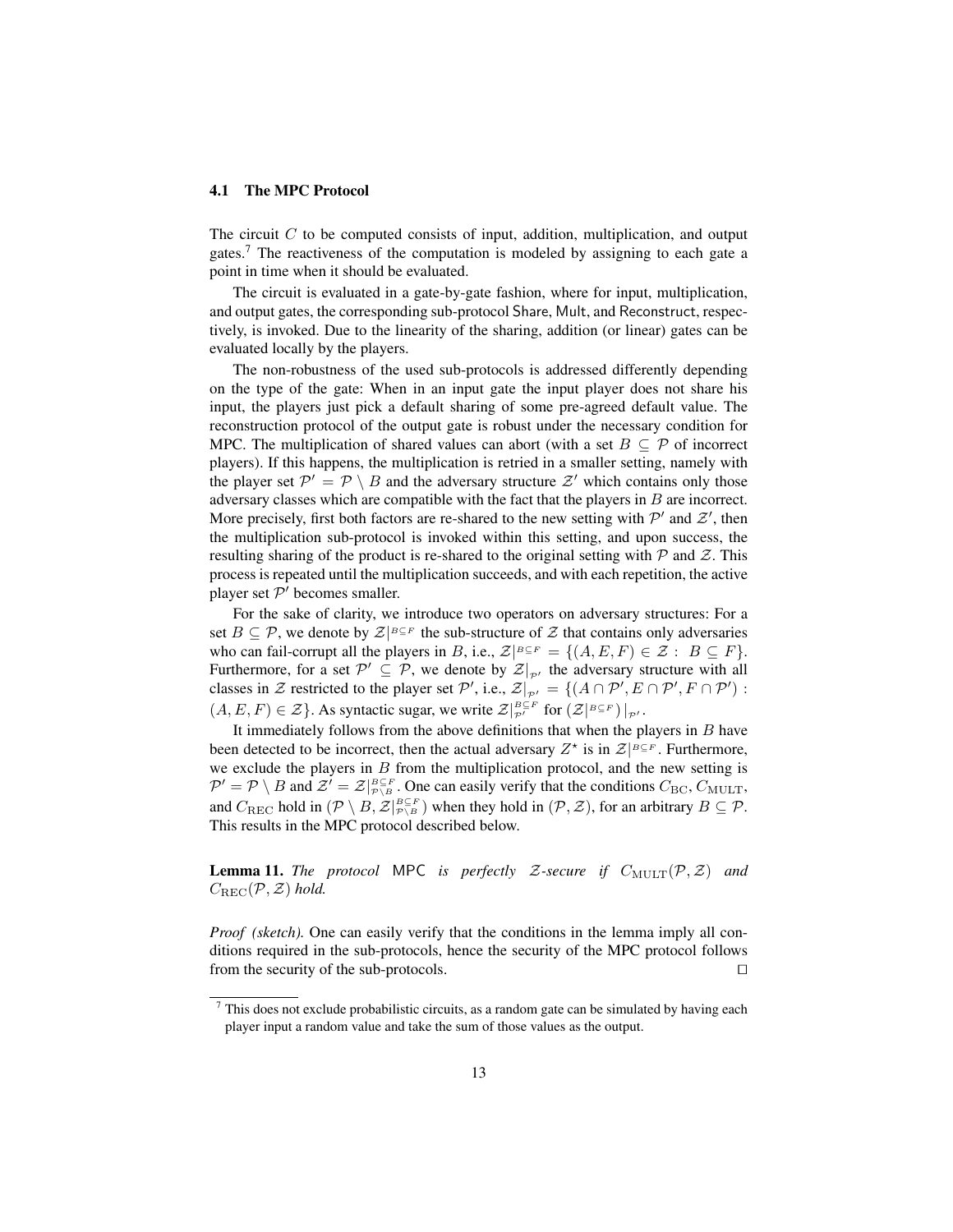Protocol MPC $(\mathcal{P}, \mathcal{Z}, C)$ 

- 1. Initialize the set of players detected as incorrect to  $\mathcal{P}_\perp := \emptyset$ . Set the default sharing specification  $S := S_{\mathcal{Z}}$ .
- 2. For every gate to be evaluated, do the following:
	- *Input gate for p*: Invoke Share to have p share his input according to  $(\mathcal{P}, \mathcal{S})$ . If Share aborts, then a default sharing of some pre-agreed default value is taken.
	- *Addition gate:* Every  $p_i \in \mathcal{P}$  locally computes the sum of his respective shares.
	- *Multiplication gate:* Denote the sharings of the factors as  $\langle s \rangle$  and  $\langle t \rangle$ , respectively, and denote the set of active players as  $\mathcal{P}' = \mathcal{P} \setminus \mathcal{P}_{\perp}$ , the adversary structure compatible with  $\mathcal{P}_\perp$  being incorrect as  $\mathcal{Z}' = \mathcal{Z}|_{\mathcal{P}\setminus\mathcal{P}_\perp}^{\mathcal{P}_\perp\subseteq F}$ , and the corresponding ( $Z'$ -private) sharing specification as  $S' = S_{Z'}$ . Invoke Reshare( $\mathcal{P}', \mathcal{Z}', \mathcal{S}, \mathcal{S}', \langle s \rangle$ ) and Reshare( $\mathcal{P}', \mathcal{Z}', \mathcal{S}, \mathcal{S}', \langle t \rangle$ ) to obtain the sharings  $\langle s \rangle'$  and  $\langle t \rangle'$  for  $(\mathcal{P}', \mathcal{S}')$ , respectively. Invoke Mult $(\mathcal{P}', \mathcal{Z}', \langle s \rangle', \langle t \rangle')$ to obtain a sharing  $\langle st \rangle'$  of the product, according to  $(\mathcal{P}', \mathcal{S}')$ . Invoke Reshare( $\mathcal{P}', \mathcal{Z}', \mathcal{S}', \mathcal{S}, \langle st \rangle'$ ) to reshare this product according to  $(\mathcal{P}, \mathcal{S})$ .<sup>*a*</sup> If any of the sub-protocols aborts with set B then set  $P_{\perp} := P_{\perp} \cup B$  and repeat the gate.
	- *Output gate for* p*:* Invoke Reconstruct to have the output reconstructed towards p.

<sup>*a*</sup> Reshare outputs a sharing according to  $(\mathcal{P}', \mathcal{S})$ , which is trivially also a sharing according to  $(\mathcal{P}, \mathcal{S})$  since all players in  $\mathcal{P} \setminus \mathcal{P}'$  are incorrect.

## 4.2 Impossibility of MPC

In this section we prove that perfectly secure (reactive) MPC is not possible for some circuits when  $C_{\text{MULT}}(\mathcal{P}, \mathcal{Z})$  or  $C_{\text{REC}}(\mathcal{P}, \mathcal{Z})$  is violated. We first prove that when  $C_{\text{MULT}}(\mathcal{P}, \mathcal{Z})$  is violated, then even non-reactive computations cannot be securely evaluated (Lemma 12). Secondly, we prove that when  $C_{\text{REC}}(\mathcal{P}, \mathcal{Z})$  is violated, then the players in  $P$  cannot hold a secret joint state, which excludes the evaluation of (nontrivial) reactive circuit (Lemma 13).

**Lemma 12.** If  $C_{\text{MULT}}(\mathcal{P}, \mathcal{Z})$  *is violated, then there exist (even non-reactive) circuits which cannot be evaluated perfectly* Z*-securely.*

*Proof.* Consider  $P$  and  $Z$  with  $C_{\text{MULT}}(P, Z)$  violated, and assume, to arrive at a contradiction, that for every circuit  $C$  a perfectly  $Z$ -secure protocol exists. There exist  $(A_1, E_1, F_1), (A_2, E_2, F_2), (A_3, E_3, F_3) \in \mathcal{Z}$  with  $E_1 \cup E_2 \cup A_3 \cup (F_1 \cap F_2 \cap F_3) = \mathcal{P}$ . Let  $F = F_1 \cap F_2 \cap F_3$ ,  $\mathcal{P}' = \mathcal{P} \setminus F$ , and for  $i = 1, 2, 3$ , let  $A'_i = A_i \setminus F$ and  $E'_i = E_i \setminus F$ . The alleged protocol must also be perfectly secure for the player set  $\mathcal{P}'$  and the adversary structure (with only active and passive corruption)  $\mathcal{Z}'$  =  $\{(A'_1, E'_1), (A'_2, E'_2), (A'_3, E'_3)\}\$ , because one particular strategy of the adversary is to fail-corrupt the players in  $F$  and make them crash at the very beginning of the protocol. However, for  $(\mathcal{P}', \mathcal{Z}')$  perfectly secure (non-reactive) MPC protocols do not exist for all circuits, as proven in [FHM99, Thm. 1].  $\Box$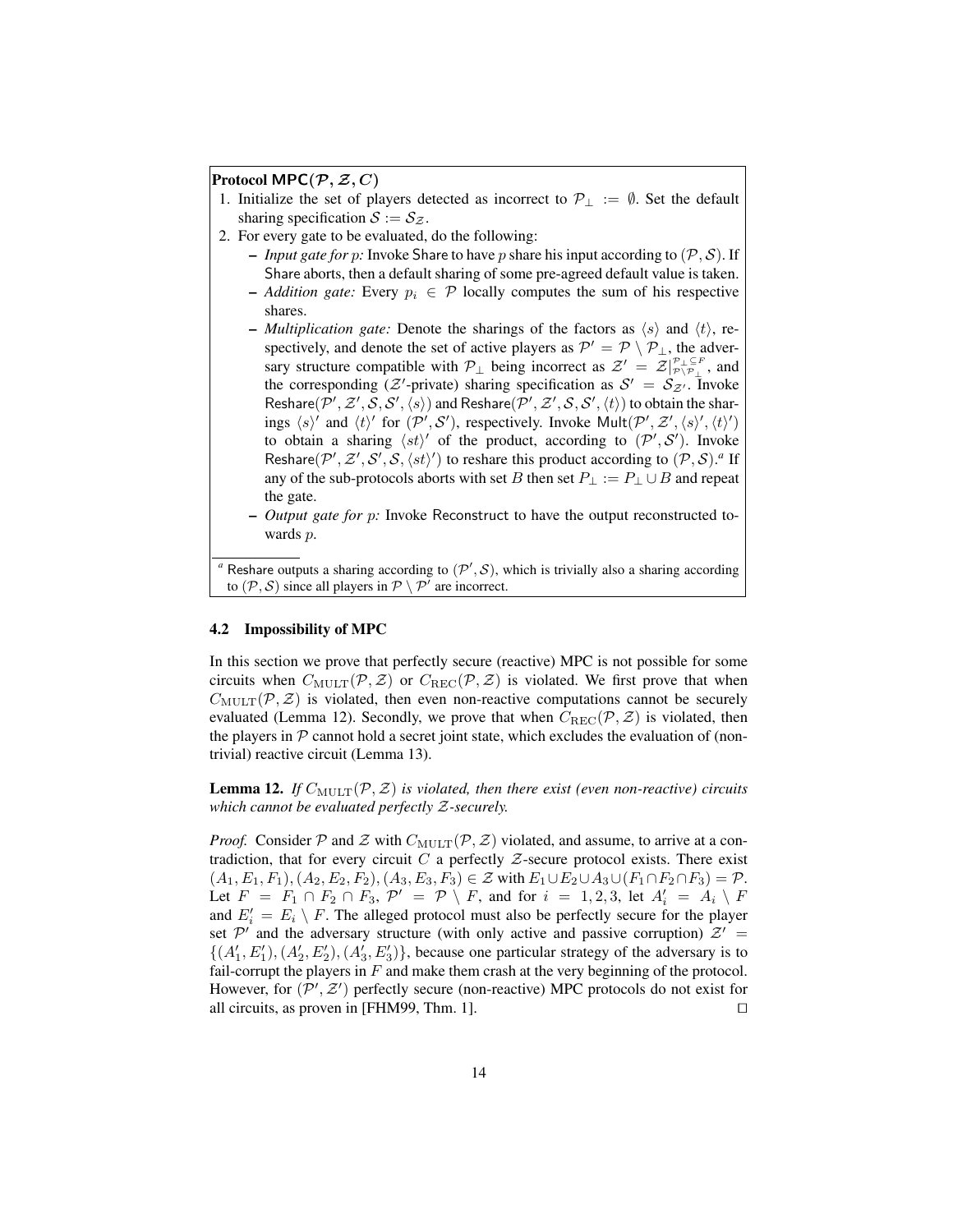**Lemma 13.** If  $C_{\text{REC}}(P, \mathcal{Z})$  is violated, then the players cannot hold a secret joint state *with perfect security.*

*Proof.* Consider P and Z with  $C_{\text{REC}}(\mathcal{P}, \mathcal{Z})$  violated, hence there exist  $(A_1, E_1, F_1)$ ,  $(A_2, E_2, F_2), (A_3, E_3, F_3) \in \mathcal{Z}$  with  $E_1 \cup A_2 \cup A_3 \cup (F_2 \cap F_3) = \mathcal{P}$ . Without loss of generality assume that  $E_1 = \{p_1\}$ ,  $A_2 = \{p_2\}$ ,  $A_3 = \{p_3\}$ , and  $F_2 = F_3 = \{p_4\}$ . We denote the view of  $p_i$  as  $v_i$ . To arrive at a contradiction, assume that these views define a secret joint state  $v$ . Privacy requires that  $v_1$  does not determine  $v$ , hence there exists a different state  $v' \neq v$  which could be represented by the views  $(v_1, v'_2, v'_3, v'_4)$ . Now consider the following two cases: (i) The secret state is  $v$ , and the adversary corrupts  $(A_2, E_2, F_2)$  and makes  $p_4$  crash and  $p_2$  take a random view, which (with perhaps negligible probability) could be  $v_2'$ . (ii) The secret state is  $v'$ , and the adversary corrupts  $(A_3, E_3, F_3)$  and makes  $p_4$  crash and  $p_3$  take a random view, which (with perhaps negligible probability) could be  $v_3$ . In both cases, the views of the players are  $(v_1, v'_2, v_3, \perp)$ , but the joint state is once v and once  $v' \neq v$ , contradicting perfect security.

# 5 Secure Function Evaluation

In this section we prove the sufficient and necessary condition on the adversary structure  $Z$  for the existence of perfectly  $Z$ -secure function evaluation protocols. The sufficiency of the condition is proved by constructing an SFE protocol. Note that the condition for SFE is weaker than the condition for MPC.

Theorem 2. *A set* P *of players can perfectly* Z*-securely compute any function if and only if*  $C_{\text{MULT}}(\mathcal{P}, \mathcal{Z})$  *and*  $C_{\text{ NREC}}(\mathcal{P}, \mathcal{Z})$  *hold, where* 

$$
C_{\text{MULT}}(\mathcal{P}, \mathcal{Z}) \Longleftrightarrow \begin{cases} \forall (A_1, E_1, F_1), (A_2, E_2, F_2), (A_3, E_3, F_3) \in \mathcal{Z} : \\ E_1 \cup E_2 \cup A_3 \cup (F_1 \cap F_2 \cap F_3) \neq \mathcal{P} \end{cases}
$$

 $C_{\text{NREC}}(\mathcal{P}, \mathcal{Z}) \Longleftrightarrow \begin{cases} \exists \text{ an ordering } ((A_1, E_1, F_1), \dots, (A_m, E_m, F_m)) \text{ of } \overline{\mathcal{Z}} \text{ s.t.}^8 \\ \forall i, i, k \in \{1, \dots, m\} \text{ s.t. } F_1 + A + A + (F_2 \cap F_1) \text{ s.t. } F_2 + A + B + C \text{ s.t. } F_3 + B + C \text{ s.t. } F_4 + B + C + C \text{ s.t. } F_5 + A + C + C + C \text{ s.t. } F_6 + B + C + C + C \text{ s.t. } F$  $\forall i, j, k \in \{1, \ldots, m\}, i \leq k : E_k \cup A_i \cup A_j \cup (F_i \cap F_j) \neq \mathcal{P}$ 

The condition  $C_{\text{MULT}}$  is needed for (non-robust) multiplication. The condition  $C<sub>NREC</sub>$  is needed for non-robust reconstruction. Essentially, the latter condition allows for a reconstruction protocol in which the actual adversary gets information on the output only once it cannot disturb the protocol anymore.

# 5.1 The SFE Protocol

Our SFE protocol follows the standard approach of SFE protocols, namely to first secret-share all inputs, then to evaluate the circuit gate by gate, and then to reconstruct the output. However, the protocol employs sharings which are not robustly reconstructible. This means that the adversary can break down the computation in such a

<sup>&</sup>lt;sup>8</sup> Remember that  $\overline{Z}$  denotes the maximum classes in  $Z$ . One can verify that such an ordering exists for  $\overline{z}$  exactly if it exists for  $\overline{z}$ .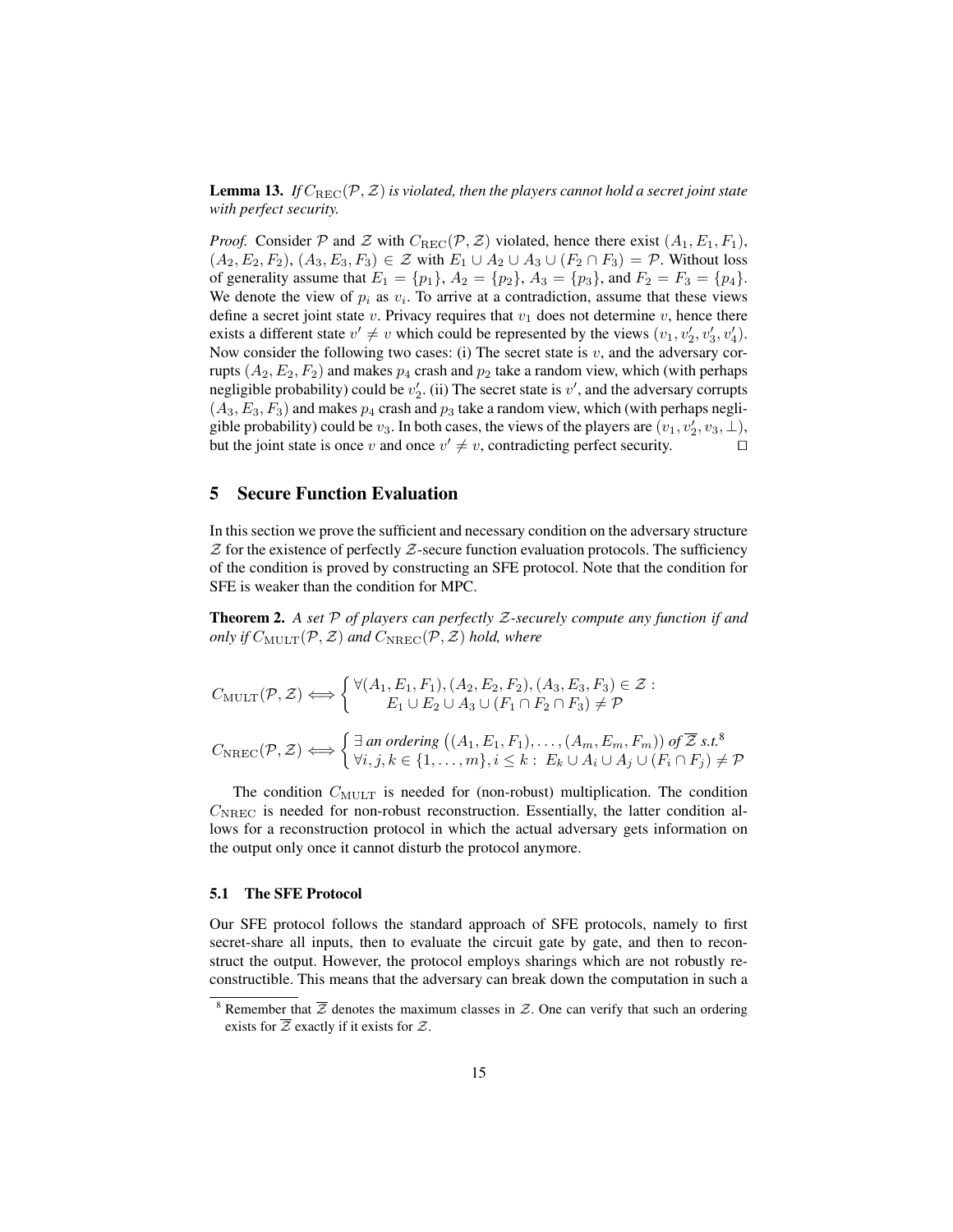way that all sharings are lost. As the circuit is non-reactive, we can handle such an abortion by repeating the whole protocol, including the input stage. The correct players will give the same inputs in every iteration, but the adversary might give different inputs. However, in a failed iteration, the adversary does not get any information about any secrets (more precisely, the adversary could perfectly simulate all messages received within a failed iteration already beforehand), so the inputs chosen by the adversary in the successful iteration are independent of the other players' inputs.

Termination is guaranteed by the fact that whenever an iteration aborts, then a nonempty set  $B \subseteq \mathcal{P}$  of incorrect players is identified, and the next iteration will proceed without these players. Hence the number of iterations is bounded by  $n$ .

The delicate task is the output protocol. For simplicity, we describe the protocol only for a single public output s; however, it naturally extends to a vector s of several public outputs, which then can be extended to capture private outputs with standard techniques (the output player inputs a one-time pad used for perfectly blinding the private element of the output vector).

The intuition of the output protocol is as follows: First observe that in our sharing, the privacy against each adversary is protected by a particular summand. More precisely, for every adversary class  $(A_k, E_k, F_k) \in \mathcal{Z}$  there exists a summand  $s_k$  which is given only to the players in  $S_k \in \mathcal{S}$  with  $S_k \cap E_k = \emptyset$  (we even have  $S_k = \mathcal{P} \setminus E_k$ ). As long as this summand is not published, an adversary of class  $(A_k, E_k, F_k)$  does not obtain information about the output (from the point of view of the adversary,  $s_k$  is a perfect blinding of the output, and all other summands  $s_i$  are either known to the adversary or are distributed uniformly). Second, observe that whenever the publishing of some summand  $s_k$  fails (i.e. the protocol PublicAnnounce aborts), then a set  $B \subseteq \mathcal{P}$  of incorrect players is identified. The information that the players in  $B$  are incorrect leaks information about the actual adversary  $(A^*, E^*, F^*)$ , namely that  $B \subseteq F^*$ . The key idea of the output protocol is to publish the summands in such an order that whenever PublicAnnounce aborts with  $B$ , then the information that the players in  $B$  are incorrect excludes the possibility that the actual adversary is from a class whose summand has already being published. In other words: If an adversary of class  $(A_i, E_i, F_i)$  could potentially abort the announcing of the summand  $s_k$  associated with the adversary class  $(A_k, E_k, F_k)$ , then the summand  $s_k$  must be announced strictly before the summand  $s_i$ is announced.

Let  $((A_1, E_1, F_1), \ldots, (A_m, E_m, F_m))$  denote an ordering of the maximum structure  $\overline{z}$  satisfying

$$
\forall 1 \leq i, j, k \leq m, i \leq k : E_k \cup A_i \cup A_j \cup (F_i \cap F_j) \neq \mathcal{P},
$$

and let S denote the induced sharing specification  $S = (S_1, \ldots, S_m)$  with  $S_k = \mathcal{P} \backslash E_k$ . Then the following protocol perfectly  $\mathcal{Z}$ -securely publicly reconstructs a sharing  $\langle s \rangle$ according to S, or aborts with a non-empty set  $B \subseteq \mathcal{P}$  of incorrect players. Privacy of the protocol is guaranteed under the assumption that those summands of  $\langle s \rangle$  that are unknown to the adversary are uniformly distributed. This is the case for all sharings in our protocols.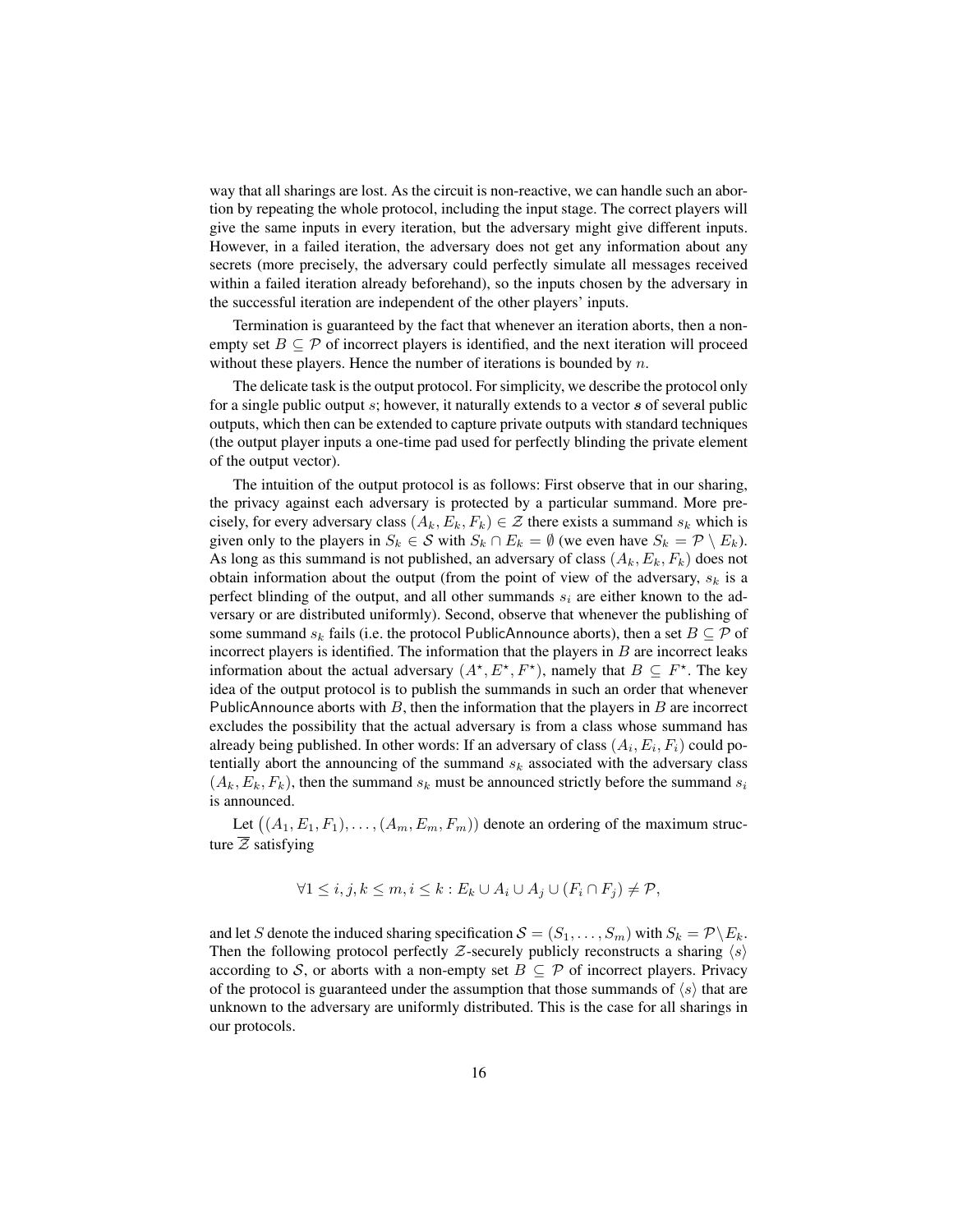Protocol OutputGeneration $(\mathcal{P}, \mathcal{Z}, \mathcal{S} = (S_1, \ldots, S_m), \langle s \rangle)$ 

- 1. For  $k = 1, \ldots, m$ , the following steps are executed *sequentially*:
	- (a) PublicAnnounce( $\mathcal{P}, \mathcal{Z}, S_k, s_k$ ) is invoked to have the correct summand  $s_k$ published.
	- (b) If PublicAnnounce aborts with B, then OutputGeneration *immediately* aborts with B.
- 2. Every  $p_j \in \mathcal{P}$  (locally) computes  $s := \sum_{k=1}^m s_k$  and outputs s.

Lemma 14. *Assume that* S *is a* Z*-private sharing specification constructed as explained,*  $C_{\text{BC}}(\mathcal{P}, \mathcal{Z})$  *holds, the condition*  $\forall S_k \in \mathcal{S}, (A_1, \cdot, \cdot), (A_2, \cdot, \cdot) \in \mathcal{Z}$ :  $S_k \nsubseteq$  $A_1 \cup A_2$  *holds, and*  $\langle s \rangle$  *is a consistent sharing according to* S *with the property that those summands that are unknown to the adversary are randomly chosen. Then the protocol* OutputGeneration *either publicly reconstructs* s*, or it aborts with a non-empty set* B ⊆ P *of incorrect players. If* OutputGeneration *aborts, then the protocol does not leak any information on* s *to the actual adversary.*

*Proof.* First observe that the pre-conditions of PublicAnnounce are satisfied. Second, observe that by construction of S, we have  $\forall i, j, k \in \{1, ..., m\}, i \leq k : (\mathcal{P} \backslash S_k) \cup A_i \cup$  $A_i \cup (F_i \cap F_j) \neq \mathcal{P}$ . Now assume that the invocation of PublicAnnounce( $\mathcal{P}, \mathcal{Z}, S_k, s_k$ ) aborts with  $B \subseteq \mathcal{P}$ . It follows from Lemma 7 that the actual adversary  $(A^*, E^*, F^*)$ satisfies the property that there exists  $(A_i, E_j, F_j) \in \mathcal{Z}$  such that  $S_k \subseteq A^* \cup A_j \cup$  $(F^* \cap F_j)$ . By the construction of S, no adversary class  $(A_i, E_i, F_i) \in \mathcal{Z}$  with  $i \leq k$ satisfies this condition, hence the summand associated with the actual adversary has not yet been announced.

In the following we describe the SFE protocol.

# Protocol  $\mathsf{SFE}(\mathcal{P},\mathcal{Z},C)$

- 0. Let  $S = (\mathcal{P} \setminus E_1, \dots, \mathcal{P} \setminus E_m)$  for the assumed ordering  $((A_1, E_1, F_1), \ldots, (A_m, E_m, F_m))$  of  $\overline{Z}$ .
- 1. *Input stage:* For every input gate in C, Share is invoked to have the input player  $p_i$  share his input  $x_i$  according to  $\mathcal{S}^a$ .
- 2. *Computation stage:* The gates in C are evaluated as follows:
	- *Addition gate:* Every  $p_i \in \mathcal{P}$  locally computes the sum of his respective shares.
	- *Multiplication gate:* Invoke Mult to compute a sharing of the product according to  $S$ .
- 3. *Output stage:* Invoke OutputGeneration( $\mathcal{P}, \mathcal{Z}, \mathcal{S}, \langle s \rangle$ ) for the sharing  $\langle s \rangle$  of the public output.
- 4. If any of the subprotocols aborts with B, then set  $P := \mathcal{P} \setminus B$ , and set  $\mathcal Z$  to the adversary structure which is compatible with B being incorrect, i.e.,  $\mathcal{Z}$  :=  $\mathcal{Z}|_{\mathcal{P}'}^{B \subseteq F}$ , and go to Step 1.

*a* If in a later iteration a player  $p_i \notin \mathcal{P}$  should give input, then the players in  $\mathcal P$  pick the default sharing of a default value.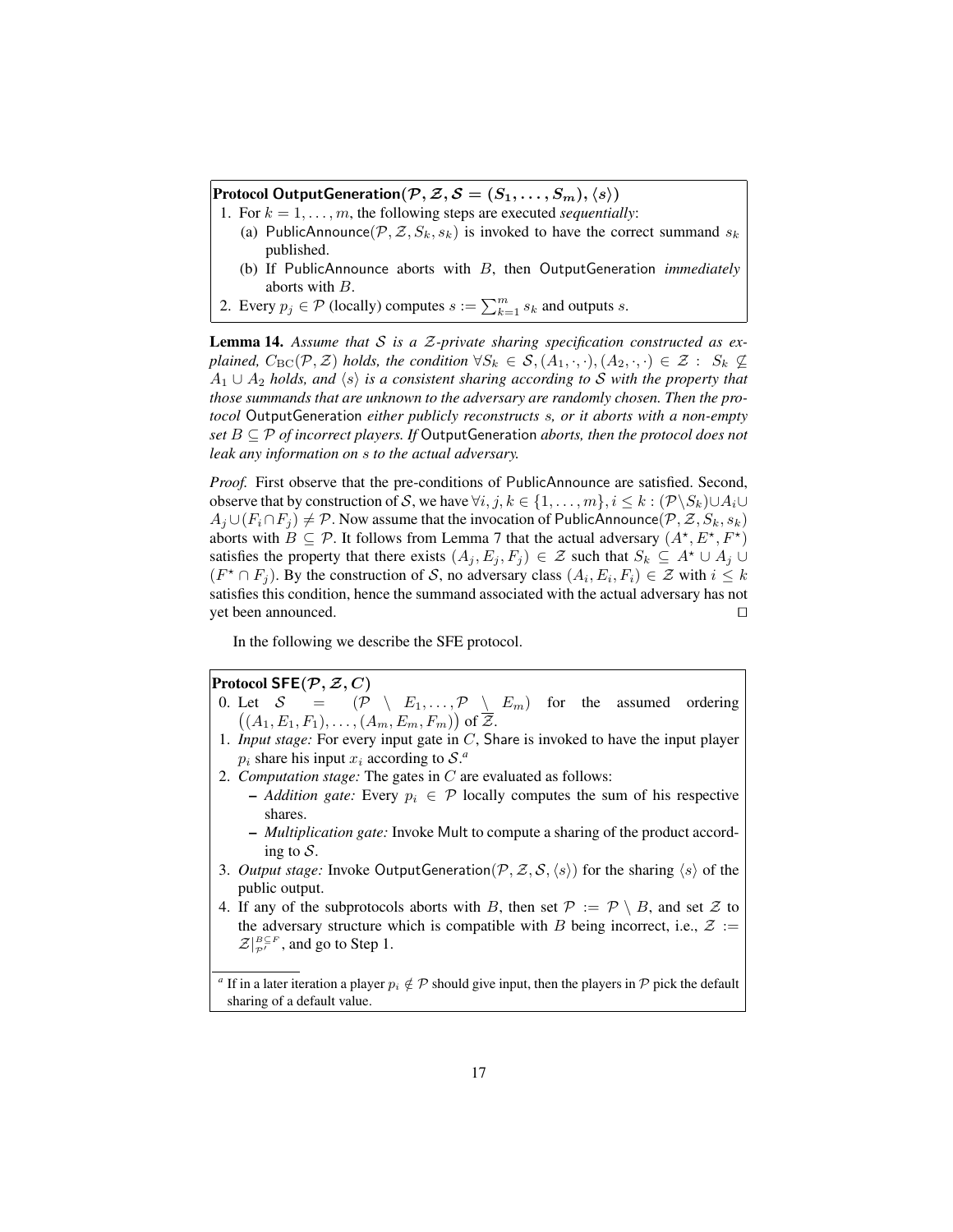**Lemma 15.** *The above SFE protocol is perfectly Z-secure if*  $C_{\text{MULT}}(\mathcal{P}, \mathcal{Z})$  *and*  $C_{\text{NREC}}(\mathcal{P}, \mathcal{Z})$  hold.

*Proof (sketch).* One can easily verify that the conditions in the lemma imply all conditions required in the sub-protocols, hence the security of the SFE protocol follows from the security of the sub-protocols.

Special care needs to be taken for the fact that the adversary can abort the protocol and provoke repetitions. Termination of this process is obvious, as in every repetition the player set shrinks. Also correctness is straight-forward. Privacy is argued as follows: The adversary can perfectly simulate his view in every iteration which aborts (even without knowing the public output), hence his capability to abort an iteration does not give him any additional power.  $\Box$ 

#### 5.2 Impossibility of SFE

In this section we prove that perfectly  $Z$ -secure SFE is not possible for some circuits when  $C_{\text{MULT}}(\mathcal{P}, \mathcal{Z})$  or  $C_{\text{NREC}}(\mathcal{P}, \mathcal{Z})$  is violated. The necessity of  $C_{\text{MULT}}(\mathcal{P}, \mathcal{Z})$  follows immediately from Lemma 12. It remains to show that  $C_{\text{NREC}}(\mathcal{P}, \mathcal{Z})$  is necessary:

**Lemma 16.** If  $C_{\text{NREC}}(\mathcal{P}, \mathcal{Z})$  is violated, then there exist functions which cannot be *evaluated perfectly* Z*-securely.*

*Proof.* Consider  $P$  and  $Z$  with  $C_{NREC}(P, Z)$  violated, i.e., for every ordering  $((A_1, E_1, F_1), \ldots, (A_m, E_m, F_m))$  of  $\overline{Z}$  there exists  $i, j, k \in \{1, \ldots, m\}$  such that  $i \leq k$  and  $E_k \cup A_i \cup A_j \cup (F_i \cap F_j) = \mathcal{P}$ . Consider the identity function, where every player  $p_i \in \mathcal{P}$  inputs some value  $x_i$ , and the public output is the vector  $(x_1, \ldots, x_n)$ . To arrive at a contradiction, assume that there exists a perfectly  $Z$ -secure SFE protocol for this function. This protocol implicitly defines for every set  $L \subseteq \mathcal{P}$  the protocol round in which the players in  $L$  obtain full joint information about the output. We denote the index of this round as  $\phi(L)$ , i.e., the joint view of the players in L in round  $\phi(L)$  gives full information on  $(x_1, \ldots, x_n)$ , but their joint view in round  $\phi(L) - 1$  does not give full information. The function  $\phi$  implies an ordering  $((A_1, E_1, F_1), \ldots, (A_m, E_m, F_m))$ on the adversary classes in  $\overline{Z}$  such that for every  $1 \leq i \leq k \leq m$ :  $\phi(E_i) \leq \phi(E_k)$ . Denote by i, j, k those indices that satisfy  $i \leq k$  and  $E_k \cup A_i \cup A_j \cup (F_i \cap F_j) = \mathcal{P}$ (which are assumed to exist for contradiction). The adversary corrupts  $(A_i, E_i, F_i)$  and behaves as follows: Up to round  $\phi(E_i) - 1$ , the adversary lets the corrupted players behave correctly. In round  $\phi(E_i)$ , the adversary crashes the players in  $F_i \cap F_j$ , and has the players in  $A_i \setminus (F_i \cap F_j)$  send random values (also in all subsequent rounds). Still, the adversary obtains full information on the output in round  $\phi(E_i)$  (she knows all correct messages that were sent, respectively should have been sent to the players in  $E_i$ ). However, the players in  $E_k$  do not have full information *before* round  $\phi(E_k) \geq \phi(E_i)$ . Hence these players cannot with certainty distinguish the current situation from the situation when the output vector would be different, the players in class  $(A_j, E_j, F_j)$  would be corrupted, those in  $F_j \cap F_i$  would be crashed, and those in  $A_j \setminus (F_j \cap F_i)$  would send random messages. Hence the adversary has obtained full information about the output vector, but some uncorrupted players do not, contradicting perfect security.  $\Box$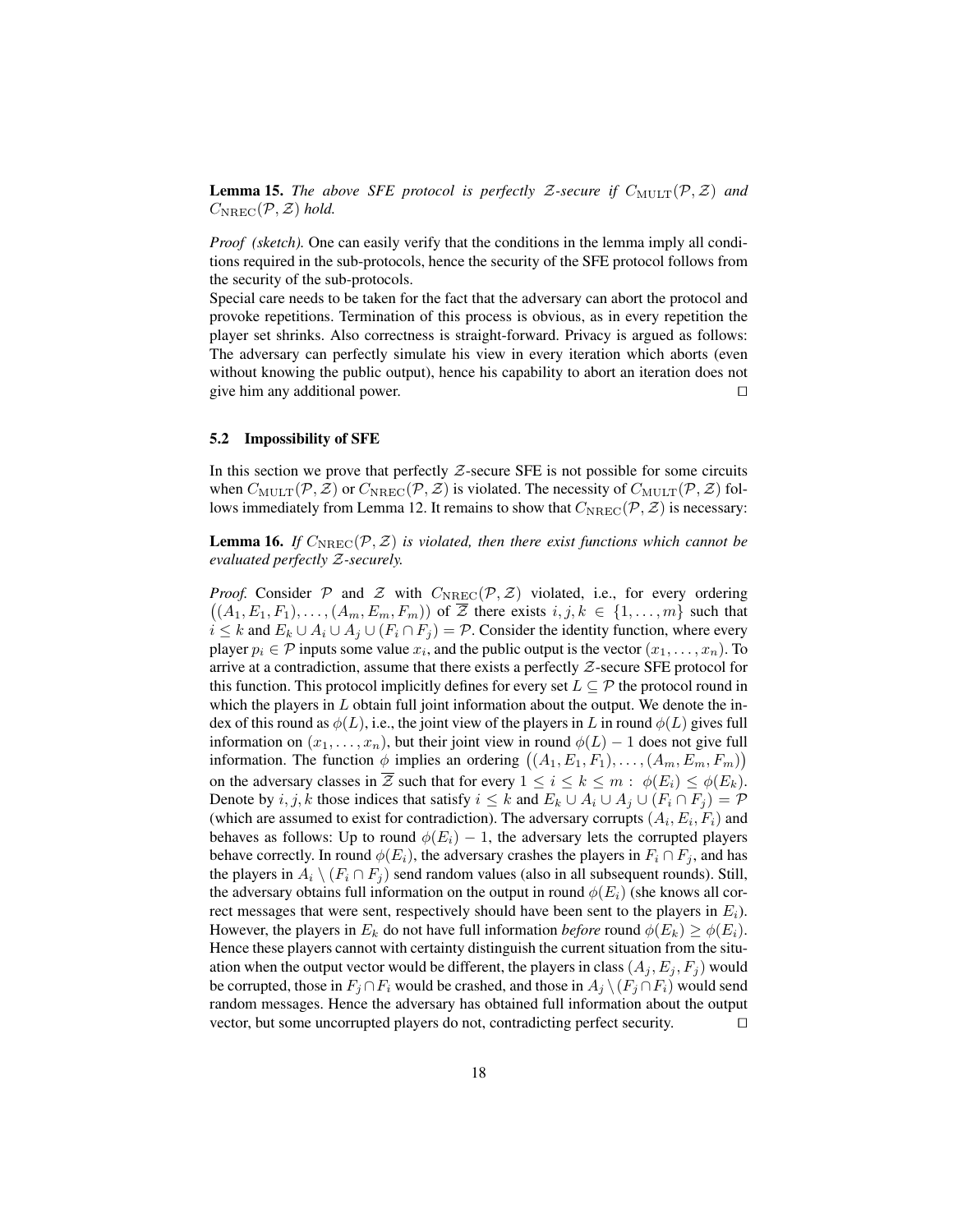# 6 Conclusions and Open Problems

We have considered an adversary whose corruption capability is described by a collection  $Z$  of adversary classes  $(A, E, F)$ , where the adversary may actively corrupt the players in  $A$ , passively corrupt the players in  $E$ , and fail-corrupt the players in  $F$ . This model unifies all corruption models considered in the literature. Indeed, all these models are special cases of our model, in the sense that they consider either not all corruption types, or only threshold corruption.

For this general adversary model, we have derived exact conditions for the existence of perfectly secure multi-party computation (MPC) and secure function evaluation (SFE). It turned out that the condition for SFE is strictly weaker than the condition for MPC. In fact, there are simple adversary structures for which perfectly secure SFE is possible, but perfectly secure MPC and verifiable secret sharing are not possible. This separation does not show up in the restricted models considered so far. The following theorem states this separation. It follows immediately from the separating example in the introduction with  $\mathcal{P} = \{p_1, p_2, p_3, p_4\}$  and  $\overline{\mathcal{Z}} =$  $\{(\emptyset, \{p_1\}, \emptyset), (\{p_2\}, \{p_2, p_4\}), (\{p_3\}, \{p_3, p_4\})\}.$ 

Theorem 3. *Perfectly secure MPC and SFE separate, i.e., there exist* P *and* Z *such that perfectly* Z*-secure SFE among the players in* P *is possible, whereas perfectly* Z*secure MPC is not.*

This paper considers only protocols with perfect security, and does not handle the cases of unconditional (i.e., information theoretic with error probability) or cryptographic security. In particular, the proofs of Lemmata 13 and 16 exploit the fact that not even small error probability is allowed. Hence, the proof of separation does not carry over to unconditional or cryptographic security. Moreover, the exact bounds for Z-secure MPC and SFE in these models are not known yet.

#### Acknowledgments

We would like to thank Bernd Altmann for interesting discussions. In particular, a first separating example was observed by Altmann [Alt99].

# **References**

- [Alt99] B. Altmann. Constructions for efficient multi-party protocols secure against general adversaries. Diploma Thesis, ETH Zurich, 1999.
- [AFM99] B. Altmann, M. Fitzi, and U. Maurer. Byzantine agreement secure against general adversaries in the dual failure model. In *DISC '99*, *LNCS* 1693, pp. 123–137, 1999.
- [Bea91a] D. Beaver. Foundations of secure interactive computing. In *CRYPTO '91*, *LNCS* 576, pp. 377–391, 1991.
- [Bea91b] D. Beaver. Secure multiparty protocols and zero-knowledge proof systems tolerating a faulty minority. *Journal of Cryptology*, 4(2):370–381, 1991.
- [BGW88] M. Ben-Or, S. Goldwasser, and A. Wigderson. Completeness theorems for noncryptographic fault-tolerant distributed computation. In *STOC '88*, pp. 1–10, 1988.